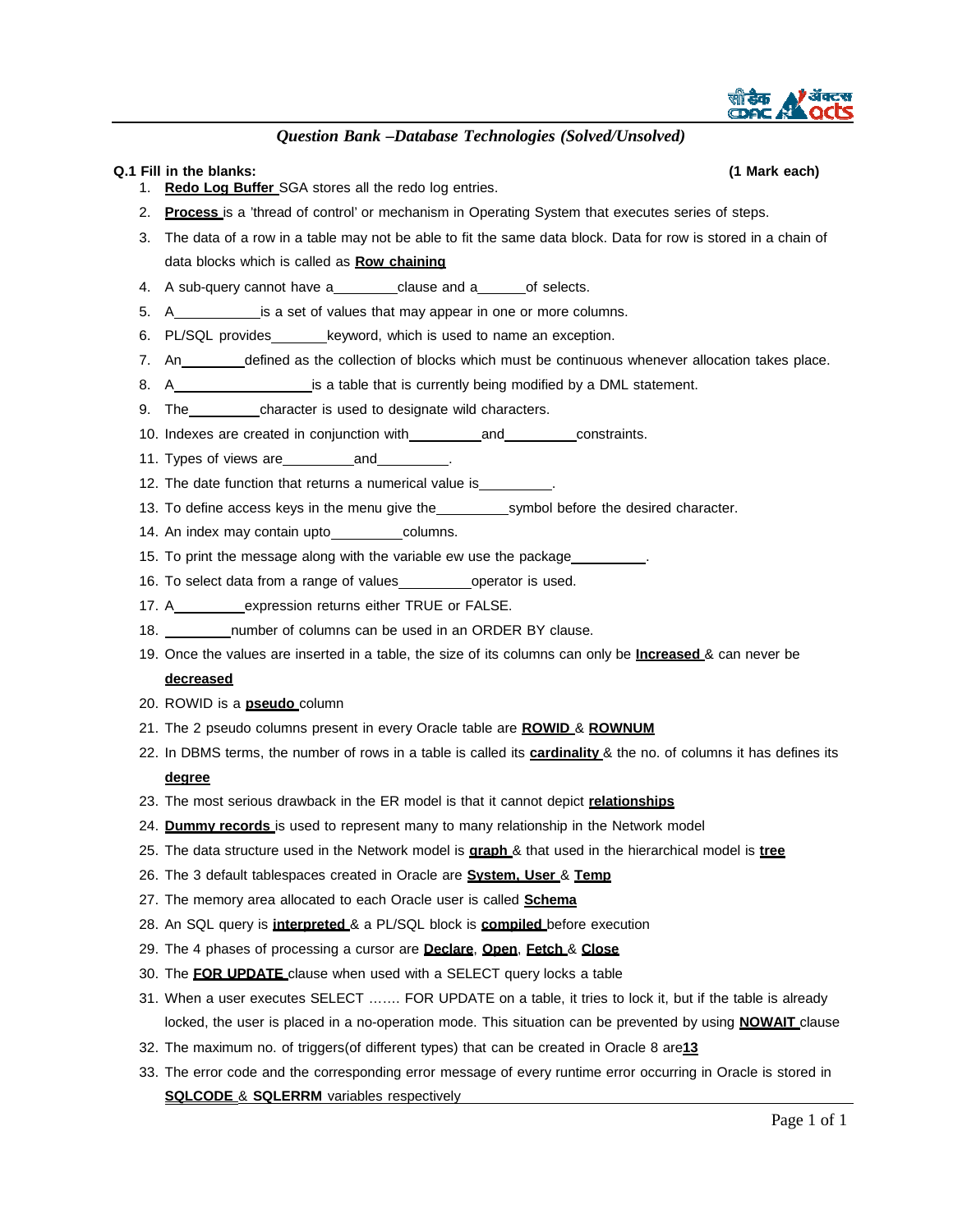

- 34. A table whose primary key retains its uniqueness in the view created over it is called a **key preserved** table
- 35. **Instead of** trigger is used to take care of operations on columns of a Non Key-preserved table through the join view
- **36.** The main data dictionary in Oracle that keeps the information of all the other data dictionary tables along with their description is **DICTIONARY**
- 37. The 2 main parts of an Oracle package are **package specification** & **package body**
- 38. A tablespace is a collection of **datafiles**
- 39. The 2 modes in which an Oracle database runs are **ARCHIVELOG & NOARCHIVELOG**
- 40. The 2 list functions available in Oracle are **GREATEST**, & **LEAST**
- 41. The SQL query for calculating the cube of 4 is **SELECT POWER(4, 3) FROM dual**
- 42. **WITH READ ONLY** clause when used with CREATE VIEW statement prevents the users from modifying the underlying base tables through the view
- 43. The 3 standard roles provided by Oracle are **Connect**, **resource** and **DBA**
- 44. The **With admin option** clause of the GRANT command makes the recipient the owner of the granted object
- 45. The **With grant option** clause of the GRANT command allows the recipient to pass the privilege to others
- 46. The 5 important components of a Database Management system (DBMS) are **Database engine**, **data dictionary**, **query processor**, **report writer** & **form generator**
- 47. The world's first relational database was **Oracle V.2**
- 48. Specialization is a **IS-A** relationship and Composition is a **HAS-A** relationship
- 49. 1NF specifies that there should be no **repeating groups**
- 50. The join that combines every row (no matter matching or non-matching) of both the tables is a **FULL** join
- 51. By default, the 3 users created in every Oracle database are **System**, **sys** and **Internal**
- 52. All uncommitted data during the course of a transaction is stored in **REDO LOG buffer**
- 53. The source code of an Oracle stored procedure can be retrieved using **USER\_SOURCE** data dictionary.
- 54. The 3 different flavours of Oracle 8i are **Oracle 8i Workgroup Server**, **Personal Oracle** and **Oracle 8i Enterprise Edition**
- 55. The precompiler used for SQL statements embedded in a C program is **Pro\*C**
- 56. DBMS\_OUTPUT is a **package** and PUT\_LINE is a **function**
- 57. A User defined type(UDT) can be created in Oracle using **create type** statement
- 58. The 2 implicit variables available to a trigger that contain the row values before and after updates are **:new** and **:old**
- 59. The error codes for user defined error messages must lie between **-20000**, and **-20999**
- 60. **RAISE\_APPLICATION\_ERROR** statement terminates the PL/SQL block abruptly and displays the specified error message
- 61. **PRAGMA EXCEPTION\_INIT** statement is used to substitute a user-defined exception in place of a predefined Oracle exception
- 62. A **NULL** value in the column indicates that the value is not applicable or currently not available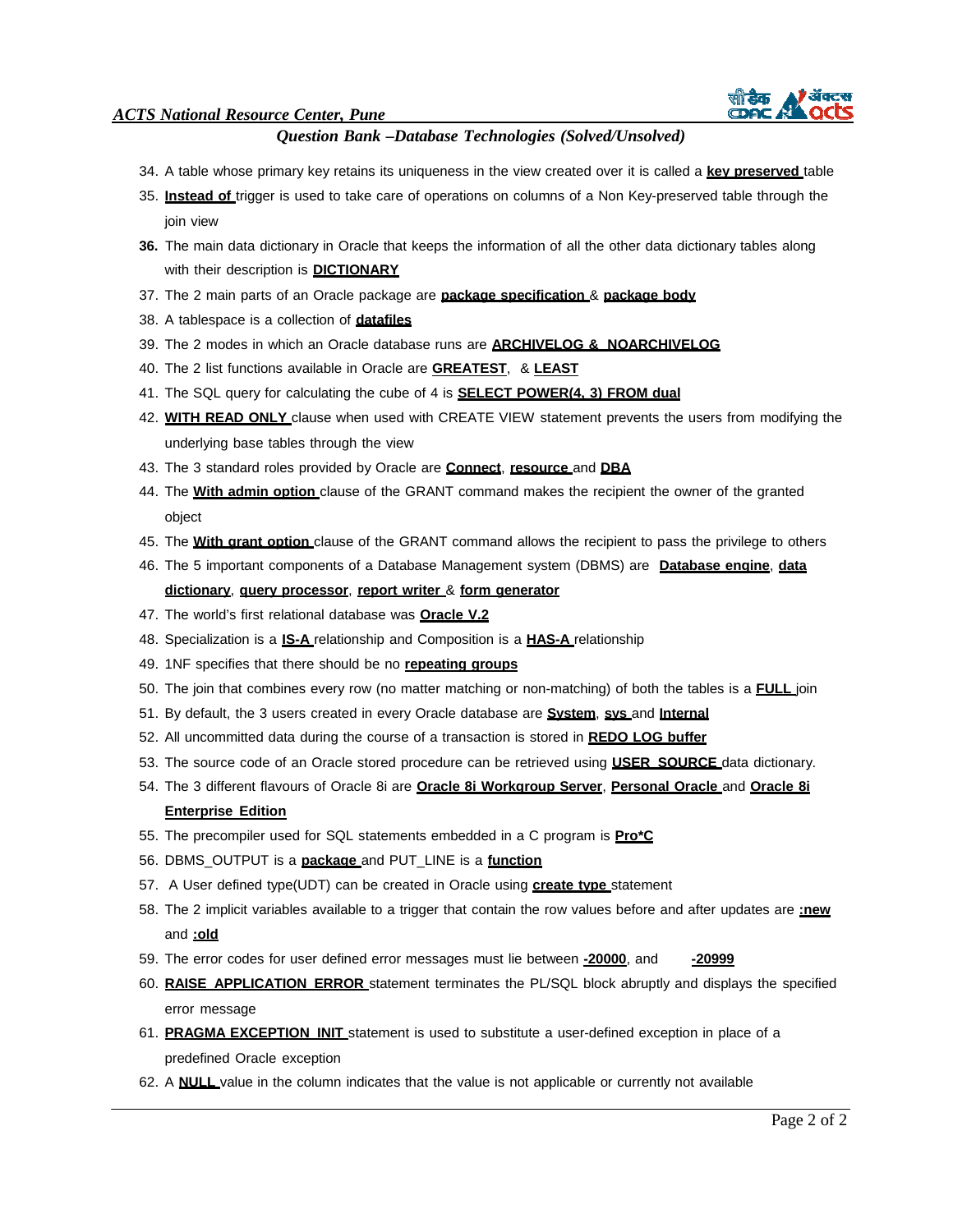

# *Question Bank –Database Technologies (Solved/Unsolved)*

- 63. **init.ora** file contains the no. of failed login attempts after which the SQL\*PLUS application shuts down
- 64. A **Sequence** can be used to provide a surrogate key in a table that does not have a primary key of its own
- 65. A **synonym** is a logical alias of any database object in Oracle
- 66. **create global temporary table** clause is used to create temporary tables in Oracle.
- 67. **Snapshots** are the means of creating local copies of remote tables.
- 68. Materialized views are also known as **Snapshots**

#### **Q.2 True or False**

- 1. The use of DBMS automatically removes redundancies.
- 2. Relational model requires the use of connectors as 'links'.
- 3. In the network model a record can have many parents.
- 4. Char conserves memory as compared to varchar.
- 5. A table once created can be dropped.
- 6. The name of a table can be changed with Alter command.
- 7. A table can have more than one primary key.
- 8. The columns on which ORDER BY is done must be a part of <Select Statement>
- 9. For a valid UNION of two result sets, the column names of the result sets should match.
- 10. Char datatype stores only characters in the database.
- 11. The VARCHAR2 datatype comes under standard SQL datatypes
- 12. The maximum length of VARCHAR2 datatype is identical when used in a PL/SQL code and when used in a table
- 13. The ORDER BY clause whenever used should always be the last clause of an SQL query (True)
- 14. 4 The size of a column in a table cannot be decreased once a value is inserted in it (True)
- 15. The UNIQUE and FOREIGN keys cannot have NULL values (False)
- 16. Online Transaction Processing (OLTP) consists of more DML and less DQL statements( True)
- 17. Decision Support System (DSS) is used to understand the trends of data (True)
- 18. ROWID is the only pseudo column in any Oracle table (False)
- 19. Database Manager is the person responsible for proper functioning of a DBMS. (False)
- 20. A set of privileges assembled together is called a ROLE (True)
- 21. An Oracle SQL query may or may not have a FROM clause (False)
- 22. The DATE datatype of Oracle occupies 8 bytes (False)
- 23. The default value of any datatype in Oracle is " " (False)
- 24. Both an SQL query as well as a PL/SQL code is interpreted in Oracle (False)
- 25. A SELECT statement cannot be used to lock a table (False)
- 26. All functions performed by constraints can equally be performed by triggers (True)
- 27. By default, the trigger is created at ROW level (False)
- 28. Oracle automatically creates an index on the primary key of a table (True)
- 29. A single trigger can be used for handling Insert/delete/update on a table (True)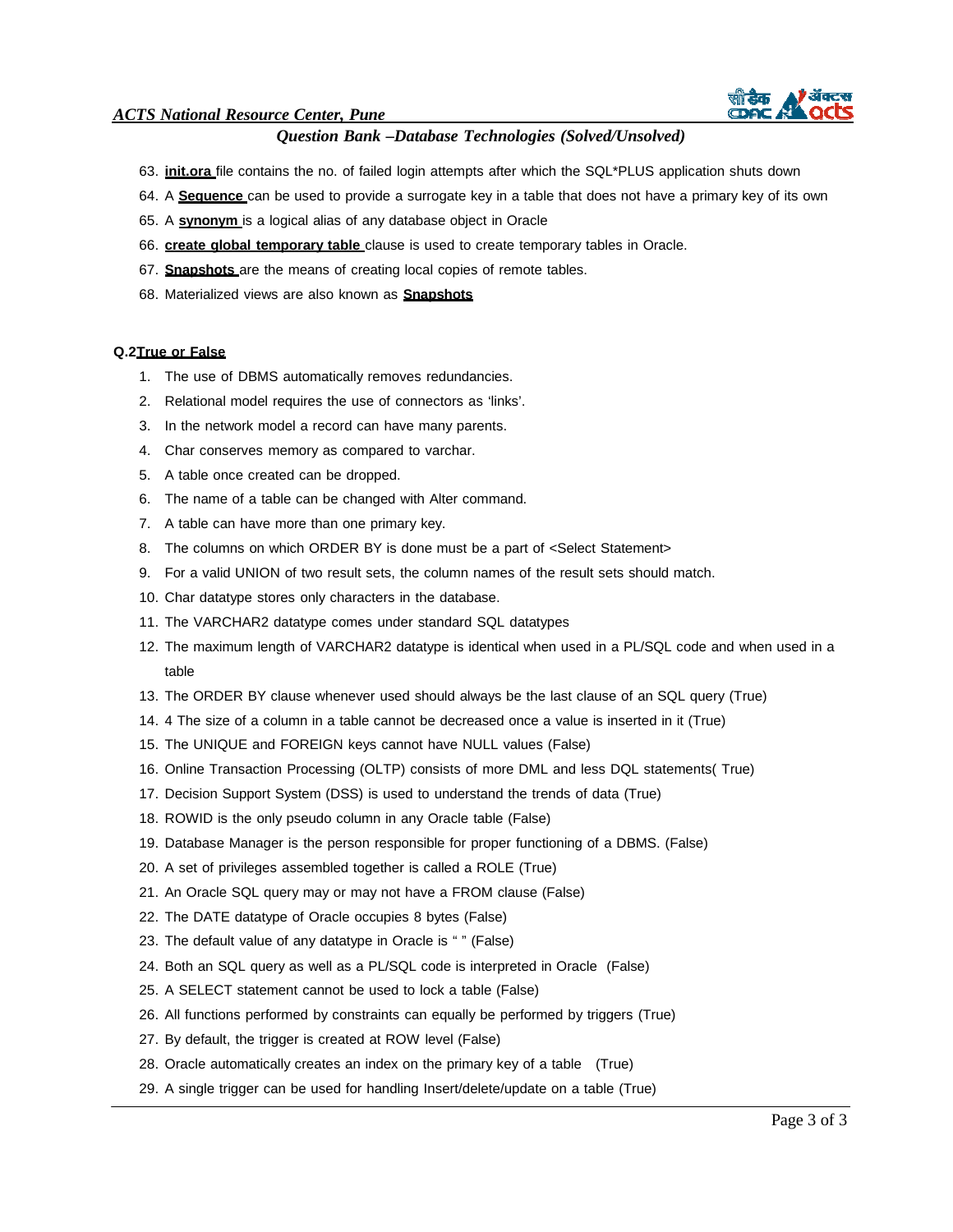

- 30. DDL operations, once performed are automatically committed & do not require any commit statement for confirmation (True)
- 31. No column of a Non-key preserved table can be modified through a view (True)
- 32. No trigger other than the INSTEAD OF trigger can be applied to a view (True)
- 33. PL/SQL programs residing at the client side are called named PL/SQL blocks (False)
- 34. The difference between a procedure and a function is that a procedure needs to be executed explicitly using EXECUTE whereas a function can be executed within an SQL statement as well (True)
- 35. The datatypes of parameters passed to stored procedures cannot have any width (True)
- 36. DDL statements cannot be executed within a Pl/SQL code (False)
- 37. Oracle stored procedures can only be written in Pl/SQL (False)
- 38. BOOLEAN is a valid datatype in PL/SQL & not in Oracle database (True)
- 39. The updates made to a view are not reflected to the underlying base tables (False)
- 40. A single query cannot have WHERE, GROUP BY, HAVING and ORDER BY clauses simultaneously (False)
- 41. DECODE is a standard function specified by SQL 92 standards (False)
- 42. The two SELECT statements joined using UNION, INTERSECT and MINUS must have same no, of columns & datatypes, the size of these columns does not matter (True)
- 43. The UNION clause does not eliminate duplicates (False)
- 44. A view is non-updateable if it has a reference to ROWNUM (True)
- 45. An ORDER BY clause cannot be used in a CREATE VIEW statement (True)
- 46. Oracle, by default creates an index on every UNIQUE column of a table (True)
- 47. ROWID is a datatype (True)
- 48. 2NF applies only to the tables with composite primary keys (True)
- 49. The inner join (or equi join) is same as the natural join (True)
- 50. The anonymous Pl/SQL blocks stored at the client side are a part of the Oracle database (False)
- 51. The "i" in Oracle 8i stands for "improved" (False)
- 52. The implicit variables :new and :old cannot be used in context of table level triggers (True)
- 53. A function and a table cannot have a same name but a function and a trigger can (True)
- 54. Oracle completely follows all of the 12 Codd's rules (False)
- 55. NLS\_DATE\_FORMAT can be used to change the default date format (DD-MON-YY) in Oracle (True)
- 56. Indexing a table increases the speed of execution of queries based on it (True)
- 57. The HAVING clause can only contain aggregate functions (True)
- 58. Oracle stores dates and time as two separate values (False)
- 59. The ROWNUM column can be modified through update statement (False)
- 60. SELECT NLOG(7) FROM dual returns the natural log of 7 (False)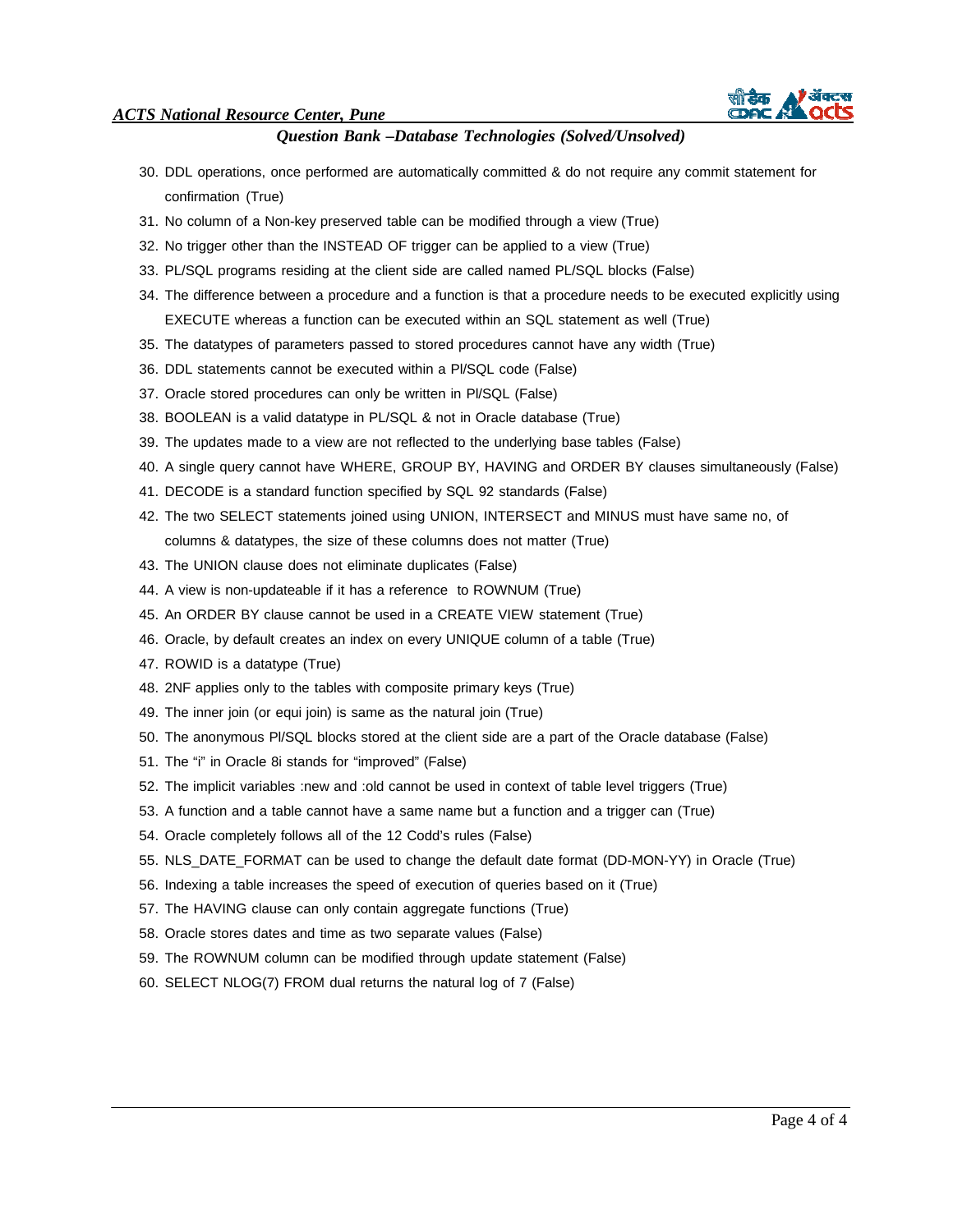

## **Q.3 Multiple Choice question (1 Mark each)**

- 1. Fetching past the last row of a cursor
	- A. Raises the NO\_DATA\_FOUND Exception
	- B. Raises the VALUE\_ERROR Exception
	- C. Raises the CURSOR\_NOT\_FOUND Exception
	- D. Does not raise an exception
- 2. In the FOR UPDATE clause in cursors
	- A. Lock is not obtained on the rows fetched
	- B. All locks are released when COMMIT is issued
	- C. Locks for the rows processed before the COMMIT, are released
	- D. Locks are released when the cursor is closed
- 3. If a User-defined Exception has the same name as a Predefined Exception
	- A. There is a compilation error
	- B. The User-defined Exception overrides the Predefined Exception
	- C. The Predefined Exception overrides the User-defined Exception
	- D. None of the above
- 4. If a row is attempted to be fetched from an unallocated row in a PL/SQL table
	- A. A NULL value is returned
	- B. The VALUE\_ERROR Exception is raised
	- C. The NO\_DATA\_FOUND Exception is raised
	- D. The value of the data returned cannot be predicted
- 5. Given this procedure

Procedure dept\_salary (v\_bonus IN BOOLEAN, v\_raise IN BOOLEAN, v\_issue\_chk IN OUT BOOLEAN) IS BEGIN v\_issue\_chk := v\_bonus OR v\_raise;

END;

- If v\_bonus = TRUE and v\_raise = NULL, which value is assigned to v\_issue\_chk?
- A. True
- B. False
- C. NULL
- D. None
- 6. You create a view with the following statement
	- CREATE VIEW COW\_MILK\_VW AS
	- (Select cow\_name, milk\_type from COW\_MILK);
	- What will happen when a user attempts to INSERT a new cow name and milk type via this view?
	- A. The INSERT will fail.
	- B. The INSERT will succeed or fail based on whether the user can see the record once added.
	- C. The INSERT will succeed
	- D. The INSERT will succeed only if the user has the privilege to insert data
	- E. into the view.
	- F. The INSERT will succeed only if the user has the privilege to insert data G. into the table.
- 7. Which of the following objects are dropped automatically when a table is dropped.
	- A. Procedure
	- B. Constraints
	- C. Views
	- D. Synonyms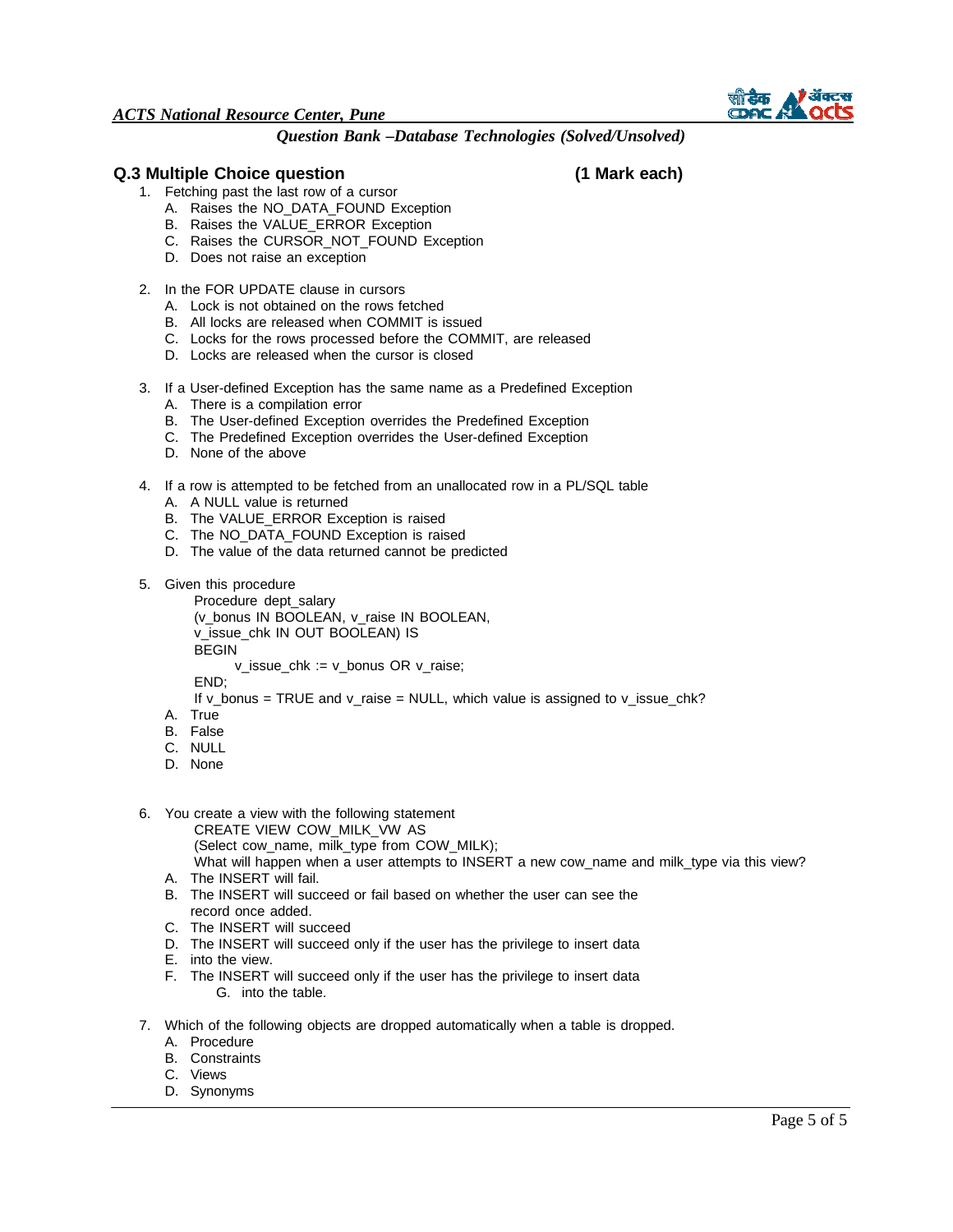

#### *Question Bank –Database Technologies (Solved/Unsolved)*

- 8. Consider the following four options from a single statement. Which of the following lines in the SELECT statement below contain an error.
	- A. SELECT DECODE (EMPID, 58385,'INACTIVE','ACTIVE') EMPID
	- B. FROM EMP
	- C. WHERE SUBSTR (LASTNAME, 1, 1) > TO\_NUMBER ('S')
	- D. AND EMPID > 02000
	- E. ORDER BY EMPID DESC, LASTNAME ASC;
- 9. User 'Janko' would like to insert a row into the Emp table, which has 3 columns: empid, lastname, salary. The user would like to enter data for empid 59694, lastname Harry, but no salary. Which statement would work best.
	- A. INSERT INTO EMP VALUES (59694,'Harry', NULL);
	- B. INSERT INTO EMP VALUES (59694,'Harry');
	- C. INSERT INTO EMP (empid, lastname, salary) VALUES (59694,'Harry');
	- D. INSERT INTO EMP VALUES (Select 59694 from 'Harris');
	- E. INSERT INTO EMP(empid, lastname) VALUES (59694,'Harry');
- 10. Examine the trigger
	- CREATE OR REPLACE TRIGGER upd\_team\_salary FOR EACH ROW BEGIN

Update team

Set salary =  $tot$ \_salary + :new.salary Where  $ID = :newಗ$ .team\_id;

END;

Which statement must be added to make this trigger execute after updating the salary column of player table

- A. After update on player
- B. After salary update of player
- C. After update [salary] on player
- D. After update of salary on player
- 11. For every new ballplayer added to the Player table, a record must be inserted into the Player\_Bat\_Stat table. You have written a trigger to accomplish this task. To which timing will this trigger be assigned.
	- A. After
	- B. Instead of
	- C. Statement
	- D. Pre-Insert

12. Which of the following is one of the benefits of using procedures and functions

- A. Procedures and functions increase the number of calls to the database.
- B. Procedures and functions are reparsed for multiple users by exploiting shared SQL areas.
- C. Procedures and functions avoid reparsing for multiple users by exploiting shared SQL areas.
- D. Testing of procedures and functions requires the database to the restarted to clear out shared SQL areas for future access.

13. Overall logical structure of a database can be expressed graphically by \_\_

- A. ER diagram
- B. Records
- C. Relations
- D. Hierarchy

14. A table can have maximum no. Of Long Raw datatype columns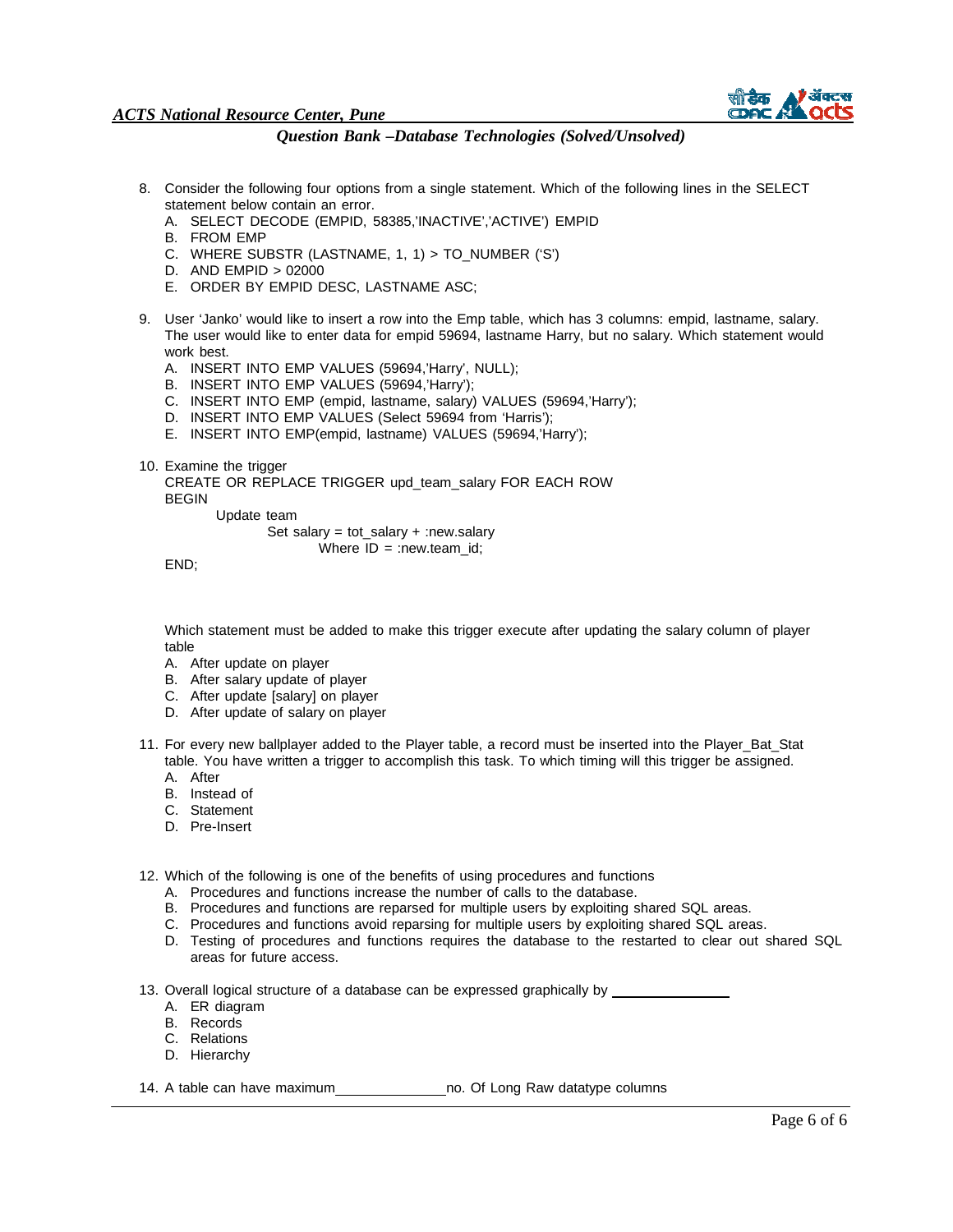

- A. One
- B. No limit
- C. 255
- D. depends on tablespace
- 15. A user is setting up a join operation between Emp and Dept tables. The query should return all the employees, which are assigned dept, as well as the employees which are yet not assigned any dept.
	- A. Select e.empid, d.head from emp e, dept d;
	- B. Select e.empid, d.head from emp e, dept d where e.deptno  $=$  d.deptno;
	- C. Select e.empid, d.head from emp e, dept d where e.deptno = d.deptno  $(+)$ ;
	- D. Select e.empid, d.head from emp e, dept d where e.deptno  $(+)$  = d.deptno;
- 16. You can enter new ball players to the PLAYER table from different Oracle form applications and from an application written in C. For each new ball player, a record must be inserted into the Player\_Bat\_Stat table. Which action should you perform to accomplish this requirement?
	- A. Create an additional function
	- B. Create an additional procedure
	- C. Create a database trigger on player table
	- D. Create a database trigger on the Player\_Bat\_Stat table.
- 17. Output from a table called PLAYS with two columns, PLAY\_NAME and AUTHOR, is shown next. Which of the following SQL statements produced it?

#### PLAY\_TABLE

------------------------------------- "Midsummer Night's Dream", SHAKESPEARE "Waiting For Godot", BECKETT "The Glass Menagerie", WILLIAMS

- A. select PLAY\_NAME|| AUTHOR from PLAYS;
- B. select PLAY\_NAME, AUTHOR from PLAYS;
- C. select PLAY\_NAME||', ' || AUTHOR from PLAYS;
- D. select PLAY\_NAME||', ' || AUTHOR play\_table from PLAYS;
- 18. Which of the following statements contains an error?
	- A. select  $*$  from EMP where EMPID = 493945;
	- B. select EMPID from EMP where EMPID = 493945;
	- C. select EMPID from EMP;
	- D. select EMPID where EMPID = 56949 and LASTNAME = 'SMITH';
- 19. Which of the following statements are NOT TRUE about ORDER BY clauses?
	- A. Ascending or descending order can be defined with the asc or desc keywords.
	- B. Only one column can be used to define the sort order in an order by clause.
	- C. Multiple columns can be used to define sort order in an order by clause.
	- D. Columns can be represented by numbers indicating their listed order in the select
	- E. clause within order by.
- 20. A Cartesian product is
	- A. A group function
	- B. Produced as a result of a join select statement with no where clause
	- C. The result of fuzzy logic
	- D. A special feature of Oracle server
- 21. In order to perform an inner join, which criteria must be true?
	- A. The common columns in the join do not need to have shared values.
		- B. The tables in the join need to have common columns.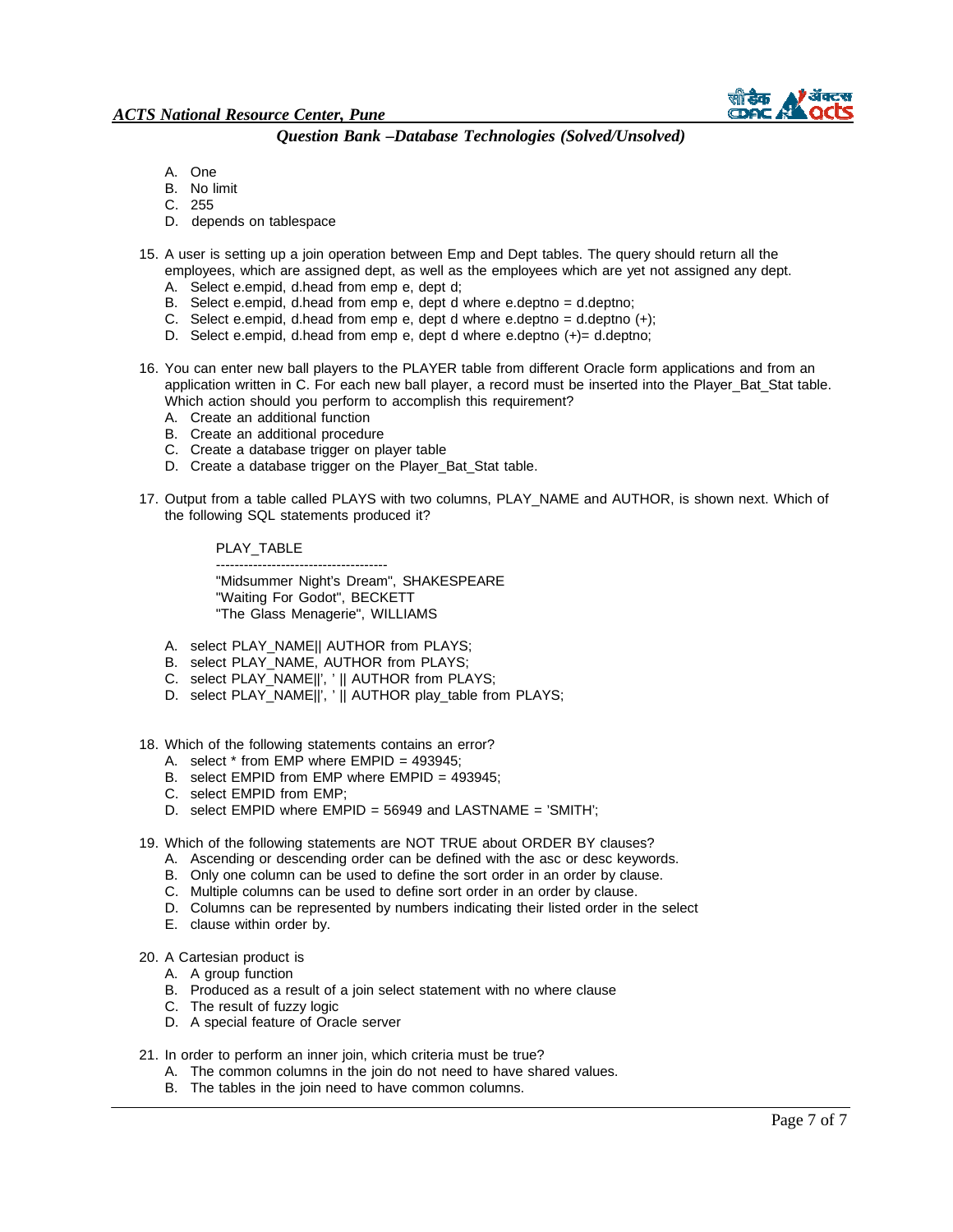

- C. The common columns in the join may or may not have shared values.
- D. The common columns in the join must have shared values.
- 22. A user is setting up a join operation between tables EMP and DEPT. There are some employees in the EMP table that the user wants returned by the query, but the employees are not assigned to department heads yet. Which SELECT statement is most appropriate for this user?
	- A. select e.empid, d.head from emp e, dept d;
	- B. select e.empid, d.head from emp e, dept d where e.dept#  $=$  d.dept#;
	- C. select e.empid, d.head from emp e, dept d where e.dept# =  $d.$ dept#  $(+)$ ;
	- D. select e.empid, d.head from emp e, dept d where e.dept#  $(+) =$  d.dept#;
- 23. Developer ANJU executes the following statement: CREATE TABLE animals AS SELECT \* from MASTER.ANIMALS; What is the effect of this statement?
	- A. A table named ANIMALS will be created in the MASTER schema with the same data as the ANIMALS table owned by ANJU.
	- B. A table named ANJU will be created in the ANIMALS schema with the same data as the ANIMALS table owned by MASTER.
	- C. A table named ANIMALS will be created in the ANJU schema with the same data as the ANIMALS table owned by MASTER.
	- D. A table named MASTER will be created in the ANIMALS schema with the same data as the ANJU table owned by ANIMALS.
- 24. Which line of the following statement will produce an error?
	- A. create table GOODS
	- B. (GOODNO number,
	- C. GOOD\_NAME varchar2 check(GOOD\_NAME in (select NAME FROM AVAIL\_GOODS)),
	- D. constraint PK\_GOODS\_01
	- E. primary key (GOODNO));
	- F. There are no errors in this statement.
- 25. The following statement is issued against the Oracle database. Which line will produce an error?
	- A. create view EMP\_VIEW\_01
	- B. as select E.EMPID, E.LASTNAME, E.FIRSTNAME, A.ADDRESS
	- C. from EMPLOYEE E, EMPL\_ADDRESS A
	- D. where E.EMPID = A.EMPID
	- E. with check option;
	- F. This statement contains no errors.
- 26. Which of the following is not a feature of a CURSOR FOR loop?
	- A. Record type declaration
	- B. Opening and parsing of SQL statements
	- C. Fetches records from cursor
	- D. Requires exit condition to be defined
- 27. Which line in the following statement will produce an error?
	- A. cursor action\_cursor is
	- B. select name, rate, action
	- C. into action\_record
	- D. from action\_table;
	- E. There are no errors in this statement.
- 28. In which areas of the PL/SQL block must code be placed in order to handle Oracle-defined exceptions? A. Declaration section only
	- B. Declaration and executable sections only
	- C. Exception handler only
	- D. Declaration, executable, and exception handler sections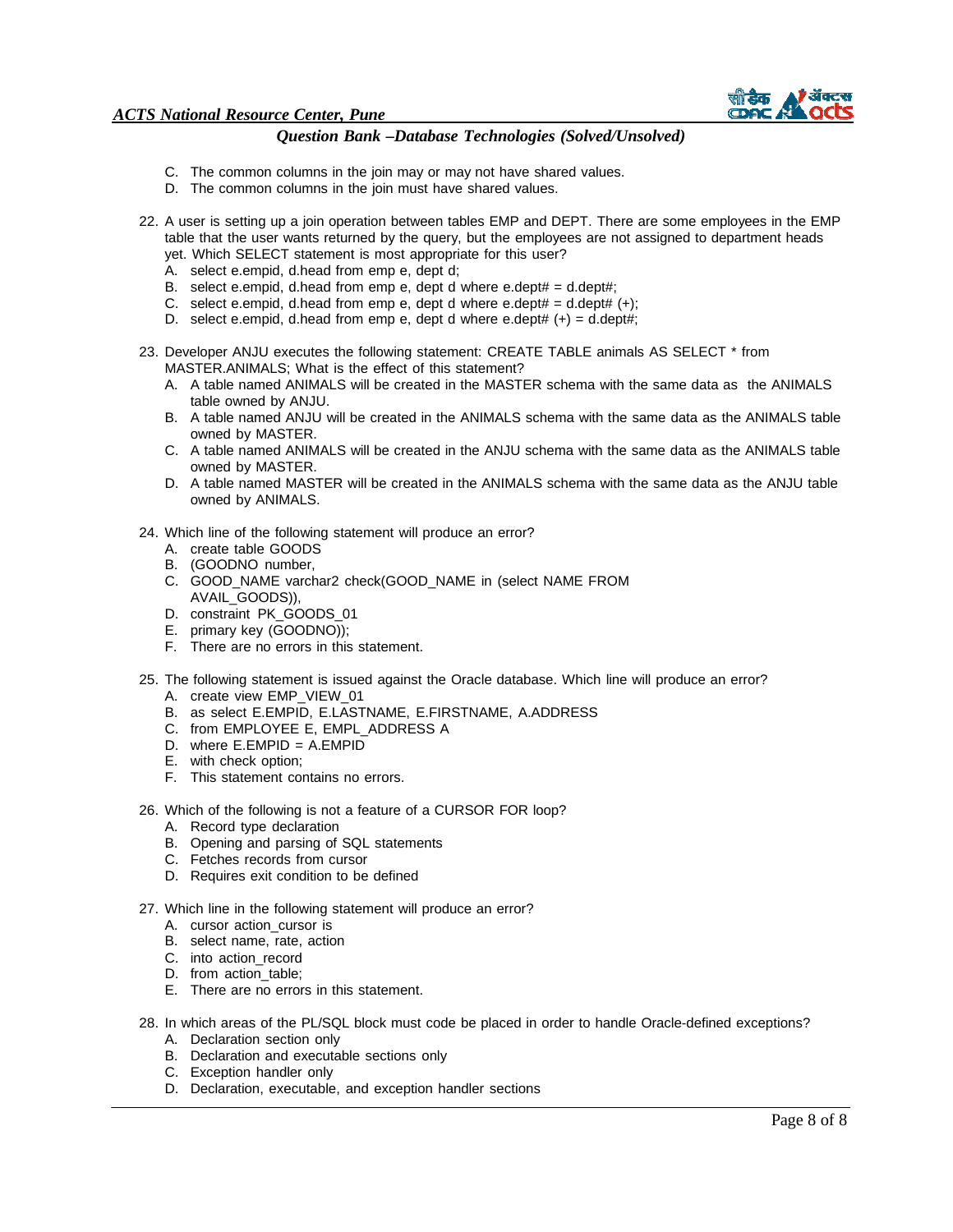

- 29. You issue the following statement. What will be displayed if the EMPID selected is 60494? SELECT DECODE(empid,38475, 'Terminated',60494, 'LOA', 'ACTIVE') FROM emp;
	- A. 60494
	- B. LOA
	- C. Terminated
	- D. ACTIVE
- 30. After executing an UPDATE statement, the developer codes a PL/SQL block to perform an operation based on SQL%ROWCOUNT. What data is returned by the SQL%ROWCOUNT operation?
	- A. A Boolean value representing the success or failure of the update
	- B. A numeric value representing the number of rows updated
	- C. A VARCHAR2 value identifying the name of the table updated
	- D. A LONG value containing all data from the table
- 31. A procedure declares a user-defined exception but does not raise it explicitly. Which of the following statements is true about this function?
	- A. The user-defined exception will never be raised.
	- B. The user-defined exception will be handled by a WHEN OTHERS exception handler.
	- C. The procedure will fail on compile.
	- D. The user-defined exception is defined incorrectly.
- 32. Which statement most accurately describes the result of not creating an exception handler for a raised exception?
	- A. The program will continue without raising the exception.
	- B. There will be a memory leak.
	- C. Control will pass to the PL/SQL block caller's exception handler.
	- D. The program will return a %notfound error.
- 33. Which three of the following are implicit cursor attributes?
	- A. %found
	- B. %too\_many\_rows
	- C. %notfound
	- D. %rowcount
	- E. %rowtype

34. If left out, which of the following would cause an infinite loop to occur in a simple loop?

- A. loop
- B. end loop
- C. if-then
- D. exit
- 35. Which of the following is not a feature of a CURSOR FOR loop?
	- A. Record type declaration
	- B. Opening and parsing of SQL statements
	- C. Fetches records from cursor
	- D. Requires exit condition to be defined
- 36. Developer JANET receives an error due to the following statement in the DECLARATION section: PI CONSTANT NUMBER;. The problem is because:
	- A. There is not enough memory in the program for the constant.
	- B. There is no value associated with the constant.
	- C. There is no datatype associated with the constant.
	- D. PI is a reserved word.
- 37. The OTHERS exception handler is used to handle the OTHERS raised exception.
	- A. TRUE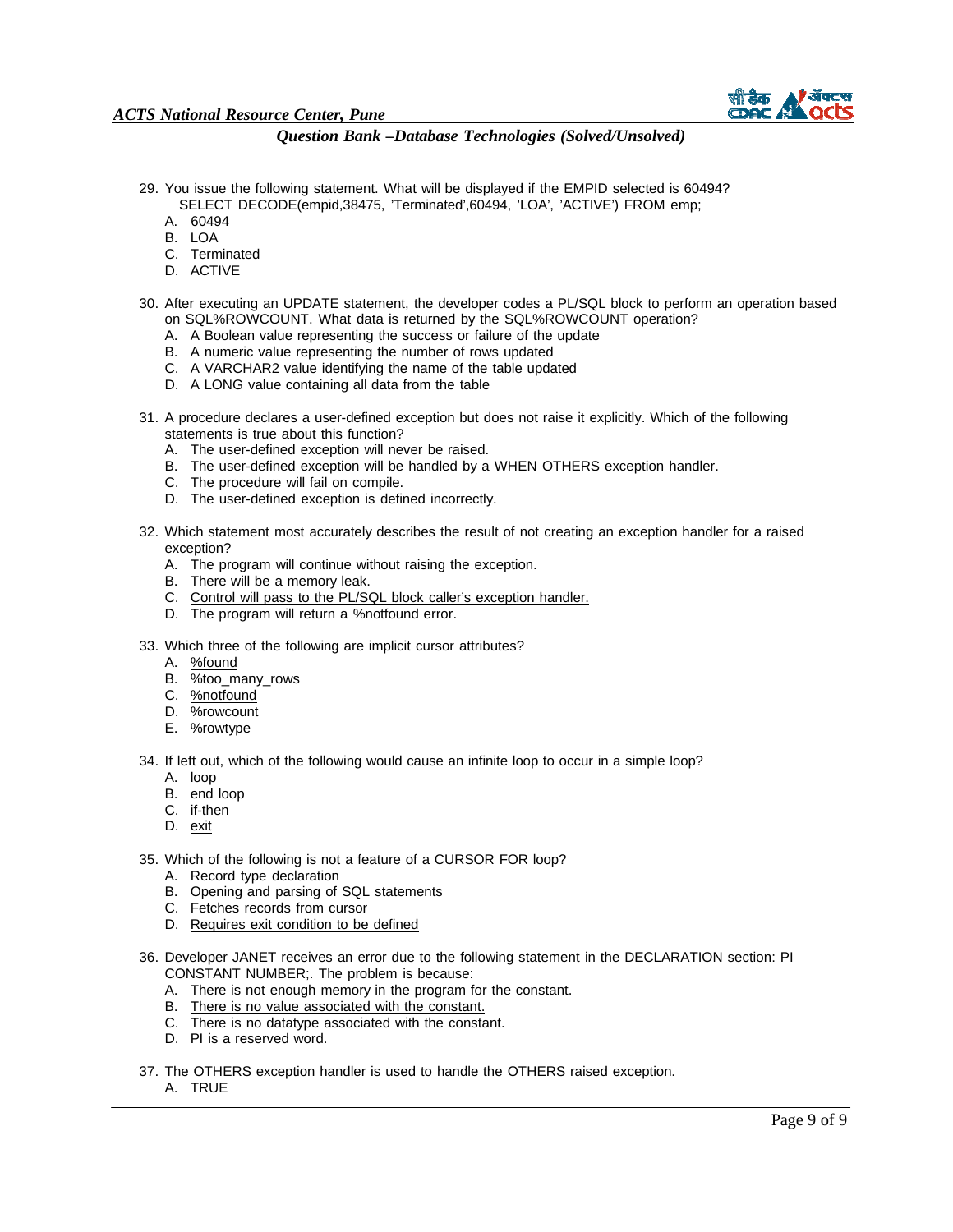

B. FALSE

38. Which of the following statements are true about WHILE loops?

- A. Explicit exit statements are required in while loops.
- B. Counter variables are required in while loops.
- C. An if-then statement is needed to signal when a while loop should end.
- D. All exit conditions for while loops are handled in the exit when clause.
- 39. Which line in the following statement will produce an error?
	- A. cursor action\_cursor is
	- B. select name, rate, action
	- C. into action\_record
	- D. from action\_table;
	- E. There are no errors in this statement.

40. Which of the following statements is true about implicit cursors?

- A. Implicit cursors are used for SQL statements that are not named.
- B. Developers should use implicit cursors with great care.
- C. Implicit cursors are used in cursor for loops to handle data processing.
- D. Implicit cursors are no longer a feature in Oracle.
- 41. The command used to open a CURSOR FOR loop is
	- A. open
	- B. fetch
	- C. parse
	- D. None, cursor for loops handle cursor opening implicitly.
- 42. After executing an UPDATE statement, the developer codes a PL/SQL block to perform an operation based on SQL%ROWCOUNT. What data is returned by the SQL%ROWCOUNT operation?
	- A. A Boolean value representing the success or failure of the update
	- B. A numeric value representing the number of rows updated
	- C. A VARCHAR2 value identifying the name of the table updated
	- D. A LONG value containing all data from the table
- 43. A developer would like to use referential datatype declaration on a variable. The variable name is EMPLOYEE\_LASTNAME, and the corresponding table and column is EMPLOYEE, and LASTNAME, respectively. How would the developer define this variable using referential datatypes?
	- A. Use employee.lname%type.
	- B. Use employee.lname%rowtype.
	- C. Look up datatype for EMPLOYEE column on LASTNAME table and use that.
	- D. Declare it to be type LONG.
- 44. In which areas of the PL/SQL block must code be placed in order to handle Oracle-defined exceptions?
	- A. Declaration section only
	- B. Declaration and executable sections only
	- C. Exception handler only
	- D. Declaration, executable, and exception handler sections
- 45. An Oracle-defined exception is raised
	- A. By the PL/SQL raise statement
	- B. In the PL/SQL exception handler
	- C. Automatically by Oracle
	- D. By the user
- 46. The RAISE\_APPLICATION\_ERROR( ) procedure defines errors returned in which of the following numeric ranges?
	- A. -00000 and -99999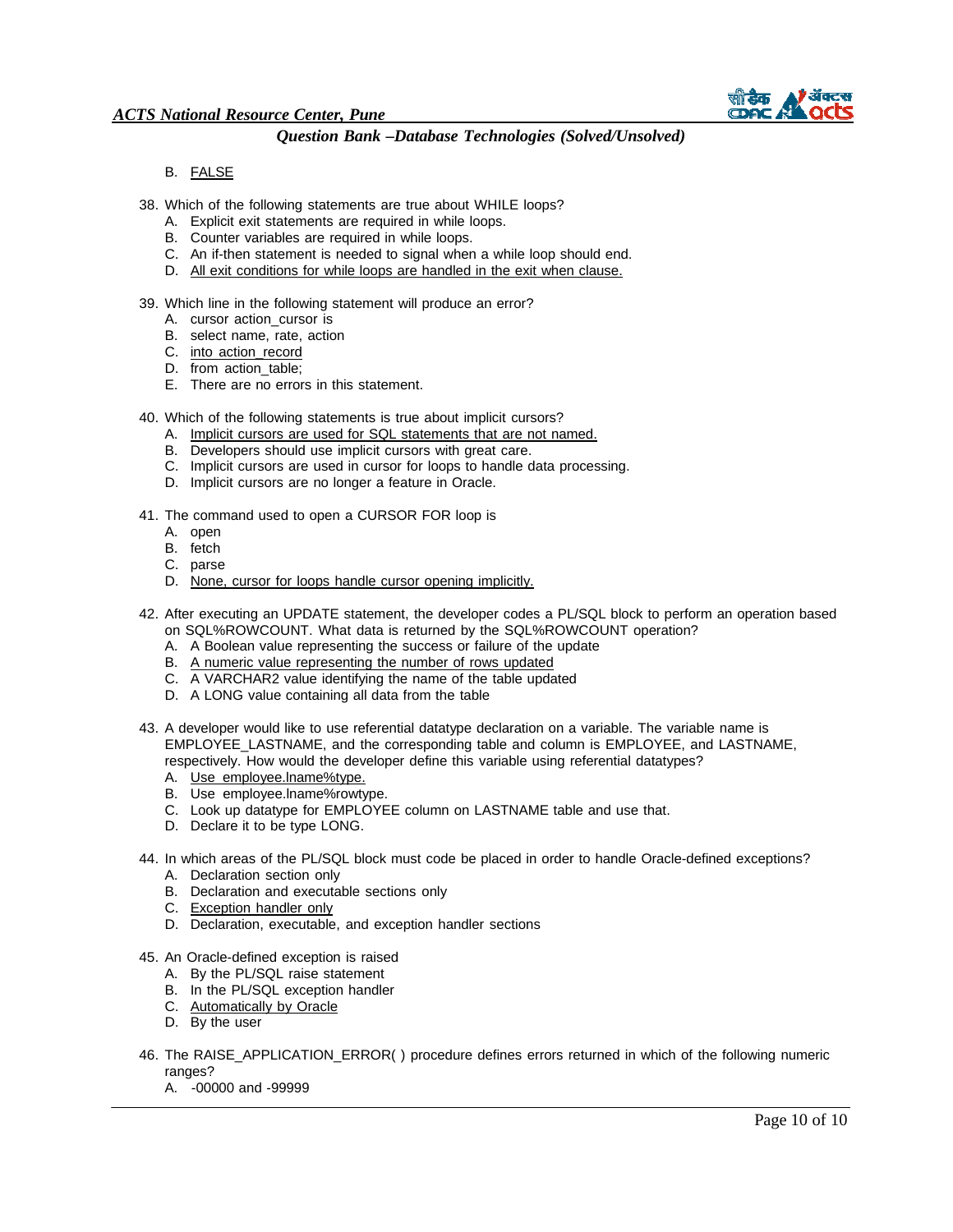

- B. -01200 and -01299
- C. -00030 and -00039
- D. 20000 and -20999
- 47. When developing a PL/SQL library, the developer defines variable NUM2 as IN OUT in the ADD\_NUMS() function. Which of the following statements may happen as a result of this?
	- A. The add\_nums( ) function will not compile.
	- B. Code running after add\_nums( ) that uses the NUM2 variable may behave unpredictably because NUM2's value was changed in add\_nums( ).
	- C. The add\_nums( ) function will return errors to the user when run.
	- D. The add\_nums( ) function will cause a memory leak.
- 48. In which areas of a PL/SQL block must the developer place code for user-defined exceptions? (Choose three)
	- A. Command line PL/SQL block call
	- B. Variable declaration section
	- C. Executable section
	- D. Exception handler
- 49. The @ command in SQL\*Plus will do which of the following with a named PL/SQL block stored in a flat file? A. Load the PL/SQL code into its processing buffer only.
	- B. Load PL/SQL code into its processing buffer and compile the code against the database only.
	- C. Load PL/SQL code into its processing buffer and compile the code on the client side only.
	- D. Load, compile, and run PL/SQL code against the Oracle database.
- 50. A procedure declares a user-defined exception but does not raise it explicitly. Which of the following statements is true about this function?
	- A. The user-defined exception will never be raised.
	- B. The user-defined exception will be handled by a WHEN OTHERS exception handler.
	- C. The procedure will fail on compile.
	- D. The user-defined exception is defined incorrectly.
- 51. Which of the following lines in the PL/SQL source code will return an error?
	- A. create procedure estatus (
	- B. eid NUMBER, statchar CHAR ) is begin
	- C. select status into statchar from EMP where  $EMPID = eid$ ; end;
	- D. There are no errors in this code block
- 52. Which of the following trigger types will be impacted by constraining factors brought on by mutating tables? A. Row triggers only
	- B. Statement triggers only
	- C. Both row and statement triggers
	- D. Neither row or statement triggers
- 53. The developer issues the following statement:

CREATE OR REPLACE TRIGGER soccer\_fans\_snacks\_02 BEFORE DELETE ON SOCCER\_FANS BEGIN

DELETE FROM soccer\_fans\_snacks

WHERE fan\_id = :old.fan\_id;

END;

Why will trigger creation fail?

- A. The row trigger does not properly reference the old value in FAN\_ID.
- B. The statement trigger should have been defined as a row trigger.
- C. The statement trigger fires after the delete statement is processed.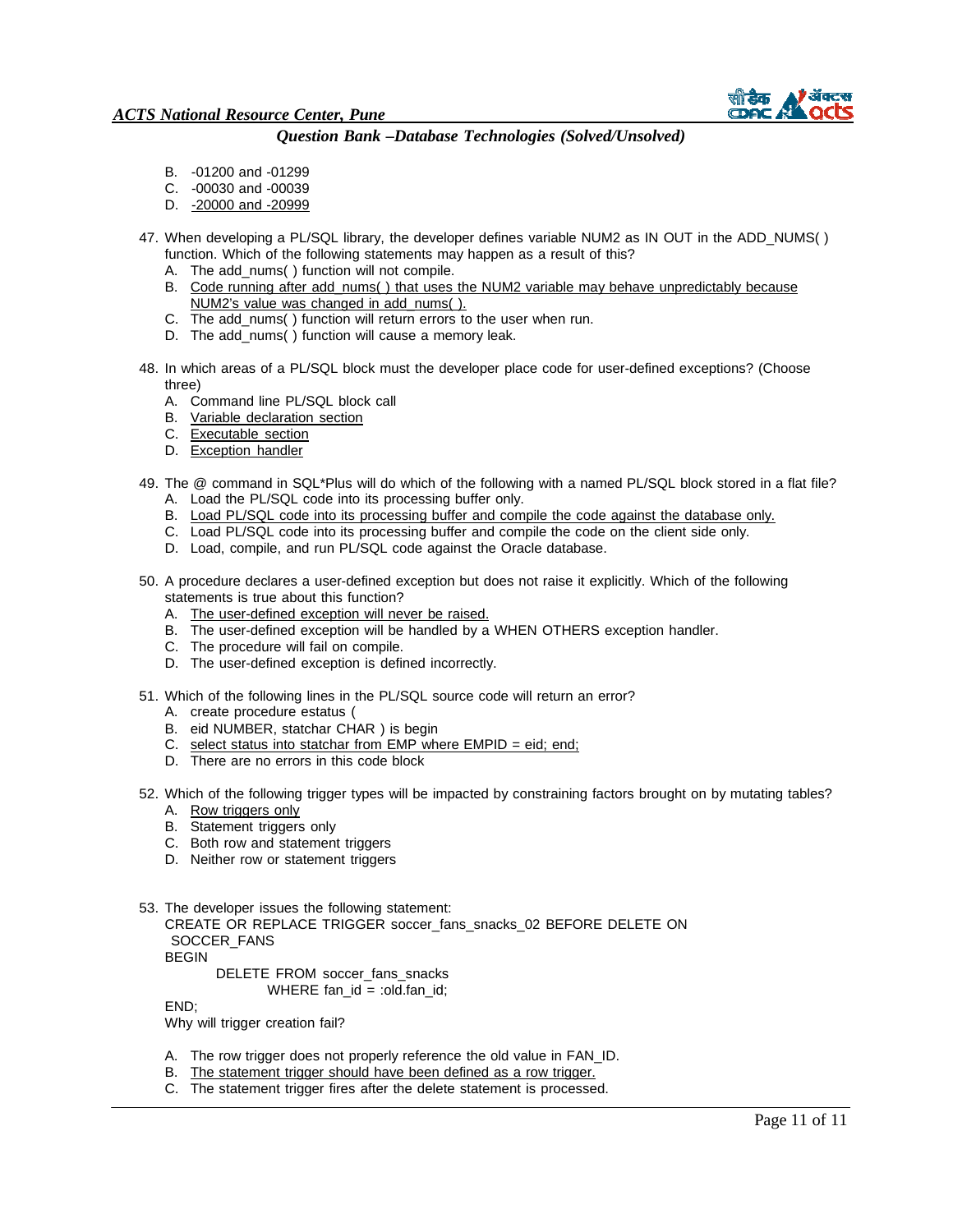

- D. The row trigger does not properly define the associated table
- 54. The developer issues the following statement:
	- CREATE OR REPLACE TRIGGER soccer\_fans\_snacks\_02 BEFORE DELETE ON
		- SOCCER\_FANS

FOR EACH ROW

BEGIN

DELETE FROM soccer\_fans\_snacks WHERE fan\_id = :old.fan\_id;

END;

Which of the following statements best describes the trigger created?

- A. An update trigger that fires before Oracle processes the triggering statement
- B. An insert trigger that fires after Oracle processes the triggering statement
- C. An insert trigger that fires after Oracle processes the triggering statement
- D. A delete trigger that fires before Oracle processes the triggering statement
- 55. To find information about trigger status, which of the following views are appropriate?
	- A. ALL\_TRIGGERS
	- B. ALL\_OBJECTS
	- C. ALL\_TRIGGER\_COLS
	- D. ALL\_SOURCE
- 56. UPDATE OR DELETE ON SOCCER\_FAN\_SNACKS. Which two of the following keywords may be useful in your trigger source code to distinguish what should run, and when?
	- A. inserting
	- B. updating
	- C. deleting
	- D. truncating
- 57. The SOCCER\_FANS table has a trigger associated with it that inserts data into SOCCER\_FANS\_SNACKS whenever rows are inserted into SOCCER\_FANS. A foreign key constraint exists between FAN\_ID on SOCCER\_FANS and SOCCER\_FANS\_SNACKS. What happens when the trigger fires?
	- A. The trigger processes normally.
	- B. The trigger invalidates.
	- C. The trigger execution fails because of a mutating or constraining table.
	- D. The trigger execution succeeds because the trigger is a statement trigger.
- 58. The developer issues the following statement:

CREATE OR REPLACE TRIGGER soccer\_fans\_snacks\_02 BEFORE DELETE ON SOCCER\_FANS

FOR EACH ROW

BEGIN

DELETE FROM soccer\_fans\_snacks WHERE fan\_id = :prechange.fan\_id;

END;

Why does the trigger fail on creation?

- A. The statement trigger improperly references the changed row data.
- B. The row trigger does not define prechange as the referencing keyword for old column values.
- C. Row triggers cannot process before the triggering statement.
- D. Statement triggers cannot process before the triggering statement.
- 59. Table SOCCER\_FAN\_SEAT contains two columns: FAN and SEAT\_NUM.

A trigger is created in this table, whose triggering statement definition is AFTER UPDATE OF SEAT\_NUM ON SOCCER\_FAN\_SEAT. You issue an UPDATE statement that changes column FAN only. Which of the following best describes what happens next?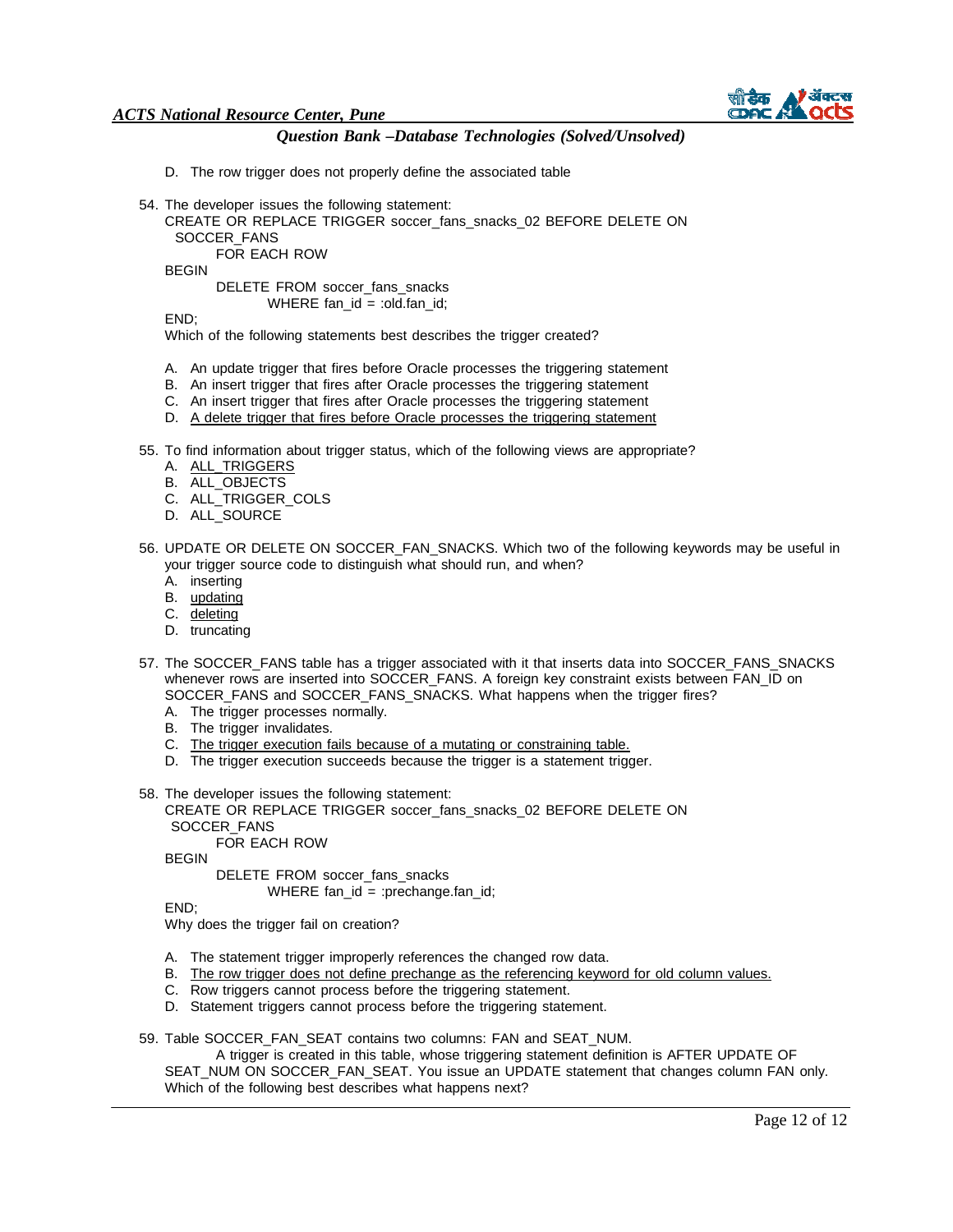

## *Question Bank –Database Technologies (Solved/Unsolved)*

- a) The trigger fires successfully.
- b) The trigger fires unsuccessfully.
- c) Nothing, the SEAT\_NUM column was not updated.
- d) The trigger invalidates

60. The maximum length of varchar2 when used in PL/SQL block is

- A. 16k
- **B. 32k**
- C. 4k
- D. Either b or c
- 61. The max length of varchar2 when used in a table is
	- A. 16k
	- B. 32k
	- **C. 4k**
	- D. Either b or c
- 62. Any value added to NULL gives
	- A. the value itself.
	- B. 0
	- **C. NULL**
	- D. Unpredictable
- 63. The keys that can have NULL values are
	- A. Primary Key
	- B. Unique Key
	- C. Foreign Key
	- D. **Both b and c**
- 64. A Decision Support System (DSS) consists of
	- A. More DML, less DQL
	- **B. More DQL, less DML**
	- C. Half DML, half DQL
	- D. Only DML
- 65. The number of columns in a table is known as its
	- A. **Degree**
	- B. Cardinality
	- C. Domain
	- D. Range ANS-(a)
- 66. The clause(s) that every Oracle SQL query must have is/are
	- A. Select
	- B. From
	- C. Where
	- **D. Both (a) and (b)**
	- E.  $(a)$ , $(b)$  and  $(c)$

67. The clause(s) that every SQL Server query must have is/are

- A. **Select**
- B. From
- C. Where
- D. Both (a) and (b)
- E.  $(a)$ , $(b)$  and  $(c)$
- 68. The name of the implicit cursor used by Oracle is
	- A. DEFAULT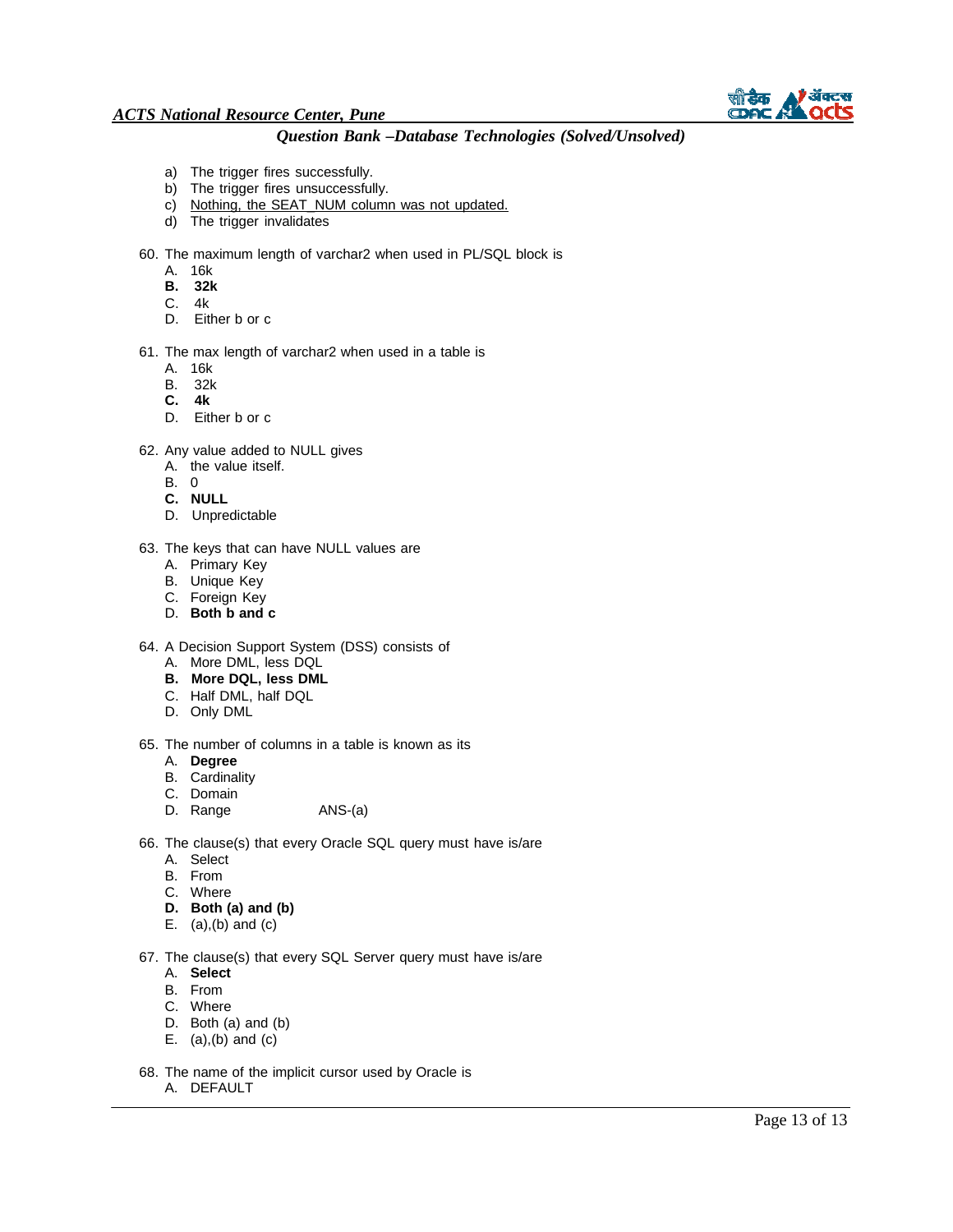

- B. IMPLICIT
- **C. SQL**
- D. CURSOR
- 69. The size of DATE data type in Oracle is
	- A. **7 bytes**
	- B. 8 bytes
	- C. 4 bytes
	- D. 10 bytes

#### 70. An Oracle PL/SQL block is always

- A. Interpreted
- **B. Compiled**
- C. Interpreted and then compiled
- D. Either (a) or (b)

#### 71. The maximum number of triggers (of different types) that can be created in Oracle 8i is

- A. 12
- B. 13
- C. >12
- **D. >13**

#### 72. System event triggers are always

- (a) Row level
- (b) Table level
- **(c) Schema level**
- (d) Either (b) or (c)
- 72. Triggers can be written for
	- A. Insert, delete, update
	- B. Create, alter, drop
	- C. Login, logout
	- D. Both (a) and (b)
	- E. **(a) , (b) and (c)**

#### 73. 15.Rollback and Commit affect

- **(a) Only DML statements**
- (b) Only DDL statements
- (c) Both (a) and (b)
- (d) All statements executed in SQL\*PLUS ANS-(a)
- 74. 16.The NOWAIT option works for
	- **(a) Implicit cursors only**
	- (b) Explicit cursors only
	- (c) Both (a) and (b)
	- (d) Neither (a) or (b) ANS-(a)
- 75. The query associated with a cursor is executed in
	- (a) Declare phase
	- **(b) Open phase**
	- (c) Fetch phase
	- (d) Close phase
- 76. The INSTEAD OF trigger works at
	- **(a) Row level**
	- (b) Table level
	- (c) Schema level
	- (d) Database level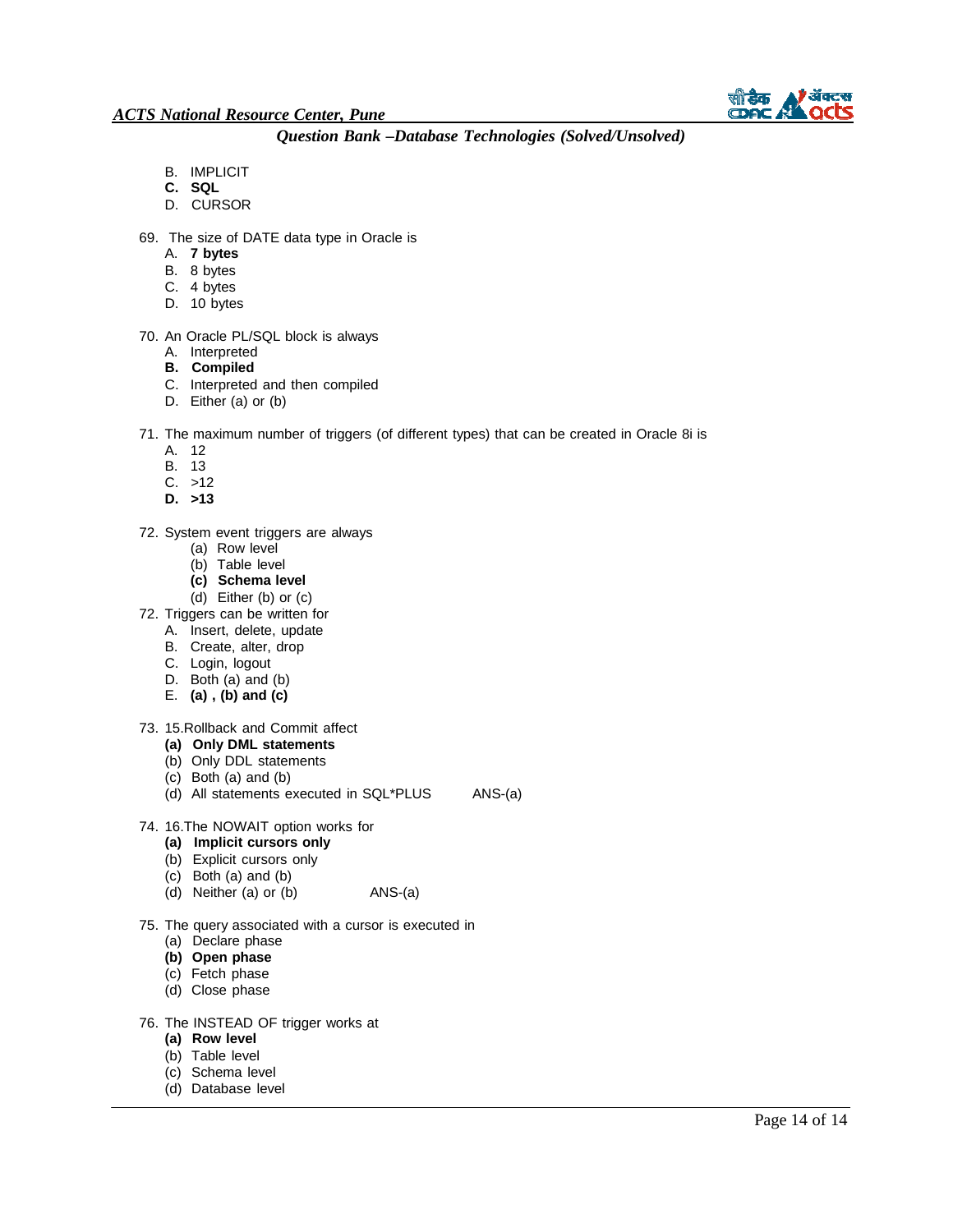

- 77. 19.The stored subprogram(s) available in Oracle is/are
	- (a) Procedures
	- (b) Functions
	- (c) Packages
	- (d) Both (a) and (b)
	- **(e) (a), (b) and (c)**

#### 78. 20.The default parameter type in stored procedures is

- **(a) IN**
- (b) OUT
- (c) INOUT
- (d) There is no default type

#### 79. GRANT and REVOKE are

- **(a) DDL statements**
- (b) DML statements
- (c) DCL statements
- (d) None of these

#### 80. Oracle 8i can be best described as

- (a) Object-based DBMS
- (b) Object-oriented DBMS
- (c) Object-relational DBMS
- (d) Relational DBMS ANS-(c)
- 81. An Oracle 8i database can store
	- (a) Text
	- (b) Audio/Video
	- (c) Images
	- (d) All the above Ans-(d)
- 82. The host string used to connect to the Oracle server (for eg. ORCL) is called as (a) System identifier
	- (b) Net service name
	- (c) Both (a) and (b)
	- (d) Database name ANS-(c)
	-
- 83. INITCAP ('oracle') returns
	- (a) oracle
	- (b) ORACLE
	- (c) ORACLe
	- (d) None of these ANS-(d)
- 84. The value of INSTR('CALIFORNIA','A',1,2) is
	- (a) 2
	- $(b)$  1
	- (c) 10
	- $ANS-(c)$
- 85. The SQL query to retrieve current time in Oracle is
	- (a) Select SysTime from dual
	- (b) Select SysDate from dual
	- (c) Select TO\_CHAR (SysDate,'HH:MI:SS') from dual
	- (d) Select TO\_CHAR (SysDate,'HH:MM:SS') from dual
	- (e) Both (c) and (d) ANS-(c)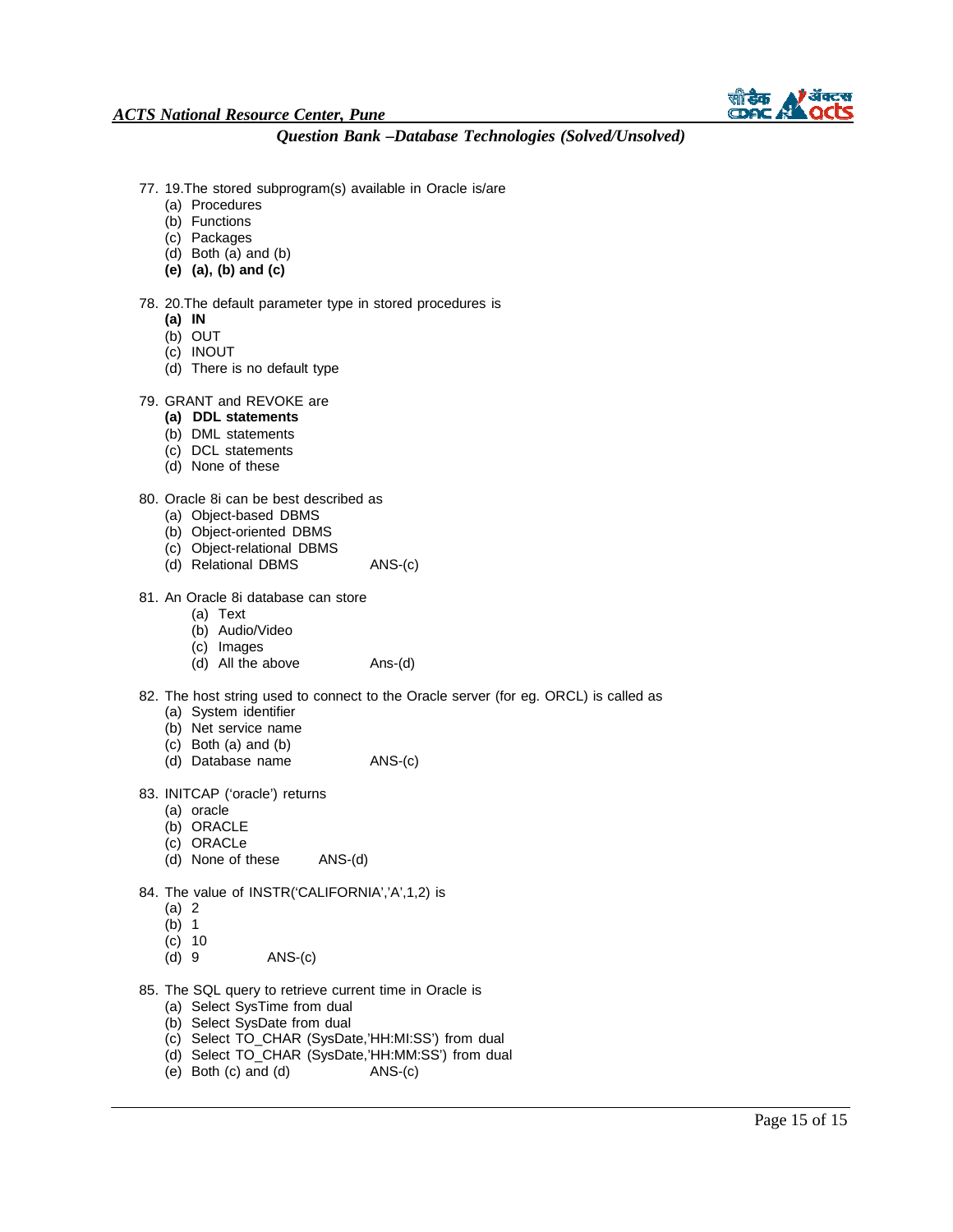

### *Question Bank –Database Technologies (Solved/Unsolved)*

- 86. The correct syntax of DECODE statement is
	- (a) DECODE(if1,then1,if2,then2,……….,else)
	- (b) DECODE(if1,then1,else1,if2,then2,else2……….,)
	- (c) DECODE(value,if1,then1,else1,if2,then2,else2……….,)
	- (d) None of these ANS-(d)
- 87. Consider the following where clause WHERE A.no=B.no(+)

The above outer join lists

- 
- (a) All matching & non-matching rows of table B
- (b) All matching & non-matching rows of table A
- (c) All non-matching rows of table B
- (d) All non-matching rows of table A ANS-(b)
- 88. TRUNCATE TABLE statement
	- (a) Drops a table temporarily
	- (b) Removes all rows of a table
	- (c) Removes specified number of rows from a table
	- (d) Removes all constraints from a table ANS-(b)
- 89. The file that contains the Oracle server address, its port number and resolves the Oracle's net service name (for eg. ORCL) is
	- (a) listener.ora
	- (b) tnsnames.ora
	- (c) init.ora
	- (d) sqlnet.ora ANS-(b)
- 90. When both the Oracle name server as well as tnsnames.ora file is used simultaneously, the priority between the two is resolved by
	- (a) listener.ora
	- (b) tnsnames.ora
	- (c) init.ora
	- (d) sqlnet.ora ANS-(d)
- 91. Consider a table OLD with few rows. The statement CREATE TABLE new AS SELECT \* FROM OLD
	- WHERE 1=2
	- (a) copies all the rows from OLD to NEW
	- (b) creates a dummy NEW table
	- (c) creates an empty NEW table with column definitions same as OLD
	- (d) creates a table NEW that acts as a synonym for OLD ANS-(c)
- 92. Oracle 8i runs on
	- (a) Windows NT
	- (b) UNIX
	- (c) Solaris
	- (d) (a) and (b)
	- (e) (a), (b) and (c) ANS-(e)
- 93. The owner of all data dictionary tables in Oracle is
	- (a) SYSTEM
	- (b) SYS
	- (c) INTERNAL
	- (d) Users ANS-(b)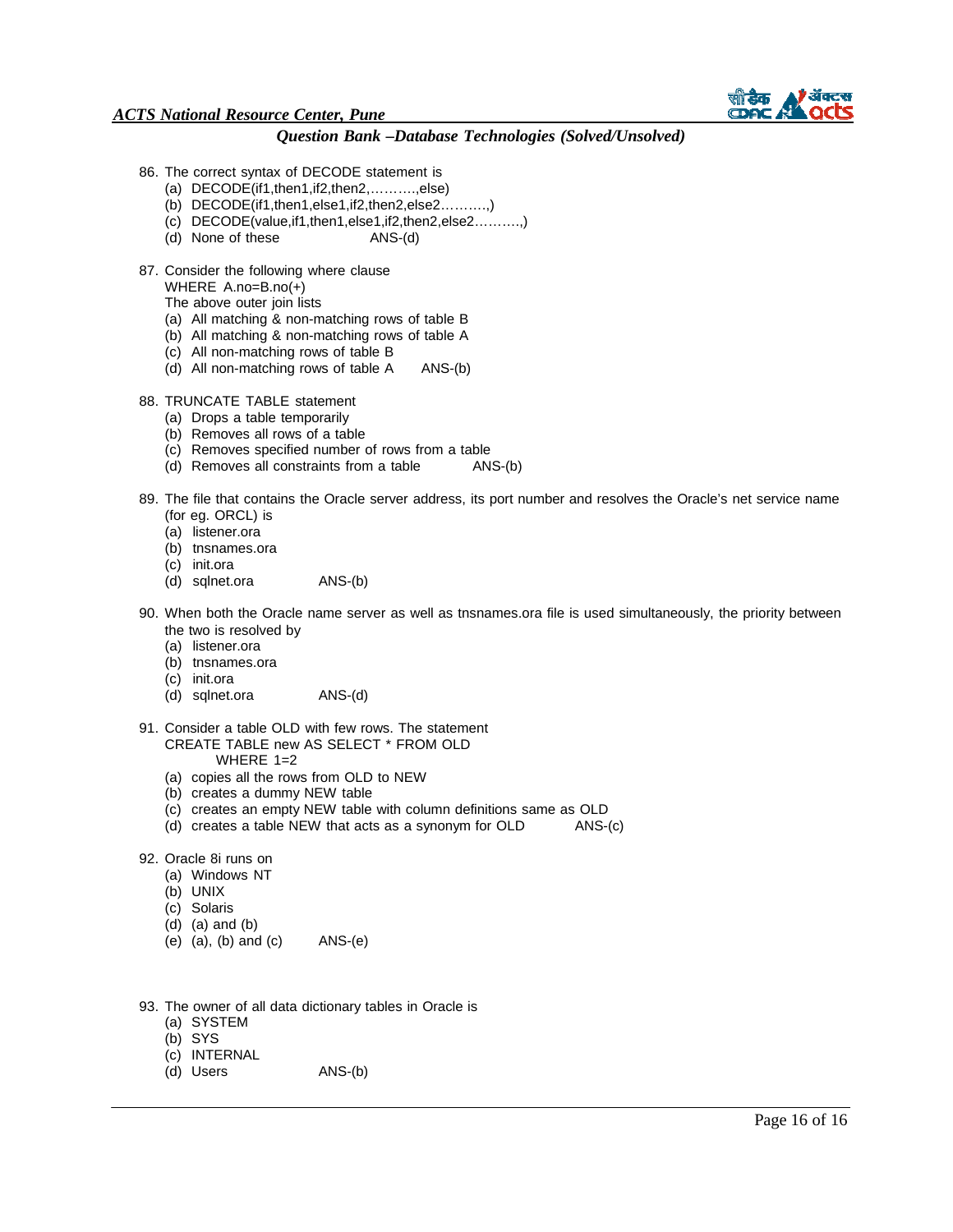

# *Question Bank –Database Technologies (Solved/Unsolved)*

- 94. The standard port number at which the Oracle server listens for client requests is
	- (a) 3128
	- (b) 8080
	- (c) 7071
	- Ans-(d) (d) none of these
- 95. The address of the Oracle name server is contained in
	- (e) listener.ora
	- (f) tnsnames.ora
	- (g) init.ora
	- (h) sqlnet.ora ANS-(d)

#### 96. Which of the following is not a RDBMS

- (a) MS Access
- (b) Oracle 8i
- (c) MS SQL Server
- (d) Informix ANS-(a)

#### 97. 39.The character used for concatenating strings in Oracle is

- (a) &&
- $(b) +$
- $(c)$  |
- (d) None of these ANS-(d)
- 98. The datafiles in Oracle, in which the user tables and other objects are stored, resides at (a) Client side
	- (b) Server side
	- (c) Both (a) and (b)
	- (d) Depends on the configuration ANS-(b)
- 99. The number of users that can be handled by Oracle 8i server is approximately
- (a) 5000
- (b) 10000
- (c) 1000
- (d) 100000 ANS-(b)
- 100. A precompiler converts
	- (a) PL/SQL code into executable machine code
	- (b) Embedded SQL statements into native library calls
	- (c) A program written in a 3GL into a PL/SQL code
	- (d) A PL/SQL code into a 3GL code ANS-(b)
- 101. In a query with a GROUP BY clause, the columns in the SELECT clause
	- (a) must be aggregate functions only
	- (b) must also appear in the GROUP BY clause
	- (c) must also appear in the GROUP BY and HAVING clauses
	- (d) Both (a) and (b)
	- (e) Can be selected arbitrarily ANS-(d)
- 102. OCI stands for
	- (a) Open Call Interface
	- (b) Oracle Call Interface
	- (c) Oracle Communication Interface
	- (d) Oracle Connection InterfaceANS-(b)
- 103. The name of the only column in the DUAL table is
	- (a) X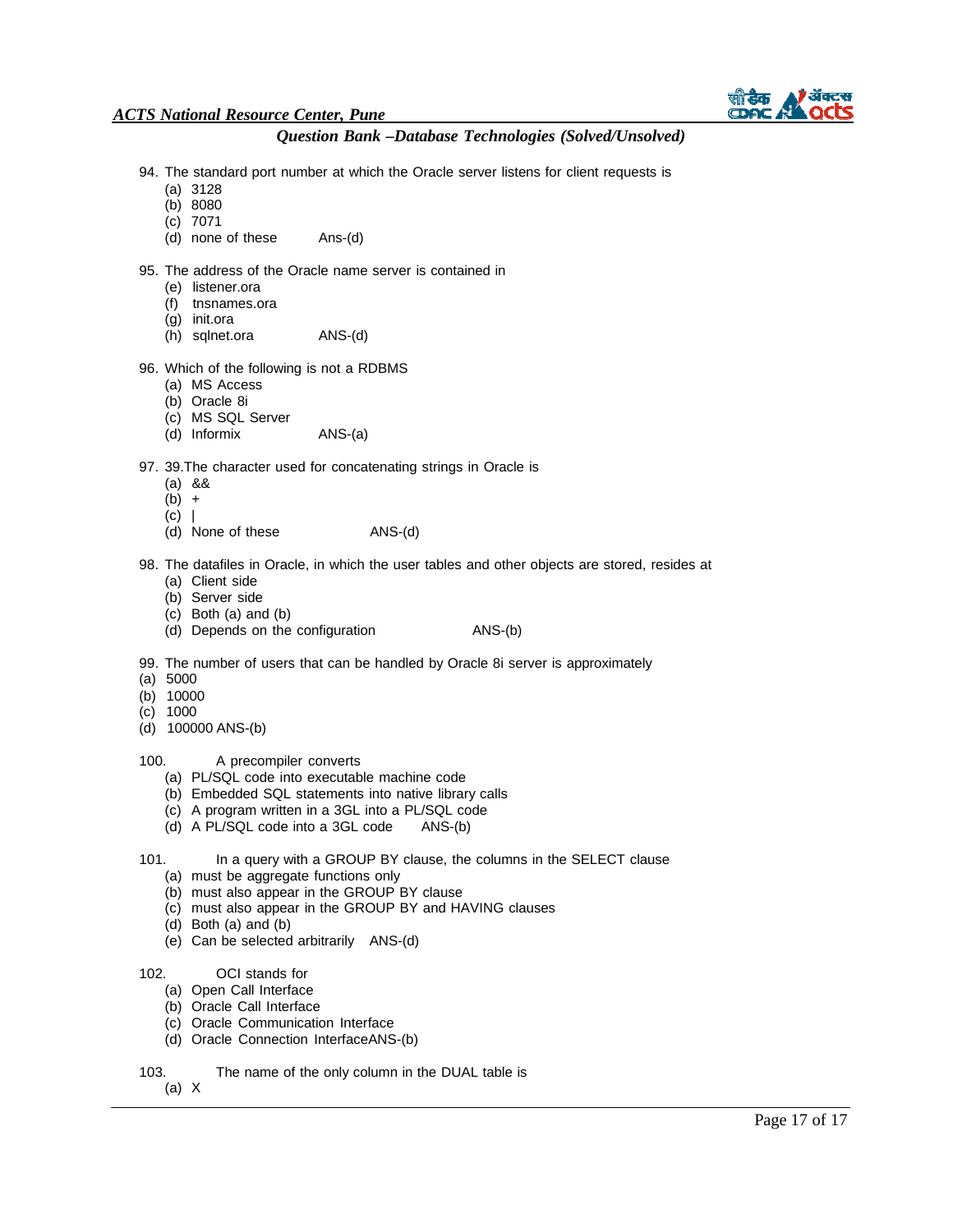- (b) C
- (c) DUMMY
- (d) None of these ANS-(c)
- 104. TNS in the file tnsnames.ora stands for
	- (a) Transparent Network Substrate
	- (b) Transport Network Substrate
	- (c) Transparent Network System
	- (d) Transparent Network Server ANS-(a)
- 105. Comments in a PL/SQL code are inserted using
	- $(a) -$
	- (b) /\* \*/
	- (c) Both (a) and (b)
	- (d)  $#$  ANS-(c)
- 106. The CHAR and NCHAR data types
	- (a) have no difference
	- (b) belong to two different character sets
	- (c) have different storage requirements
	- (d) have different storage requirements and retrieval time ANS-(b)
- 
- 107. Consider a table TAB with a single row NAME CHARRIS Then, the query
	- SELECT SUBSTR(Name,-3) FROM TAB gives
	- (a) RIS
	- (b) CHA
	- (c) ARRIS
	- $(d)$  ARR  $ANS-(a)$
- 108. The wild card character % used in strings means (a) any number of characters
	- (b) one or more characters
	- (c) at least one character
	-
	- (d) at least one alphabet ANS-(a)

#### **Q.4 Answer the following (1 Mark each)**

- 1. What is a select statement? Name the two required components of a select statement.
- 2. What is a schema?
- 3. What is the DUAL table? Why is it used?
- 4. What does NULL mean in the context of Oracle SQL?
- 5. What is a column alias? For what situations might column aliases be useful?
- 6. What are two ways to define aliases for columns?
- 7. What is column concatenation? What special character sequence is used to concatenate columns?
- 8. How can a user put row data returned from a select statement in order? What are the various sort orders that can be used with this option?
- 9. What are the two ways to specify the column on which sort order should be defined?
- 10. What is a where clause? On what principle does this clause operate to determine which data is selected?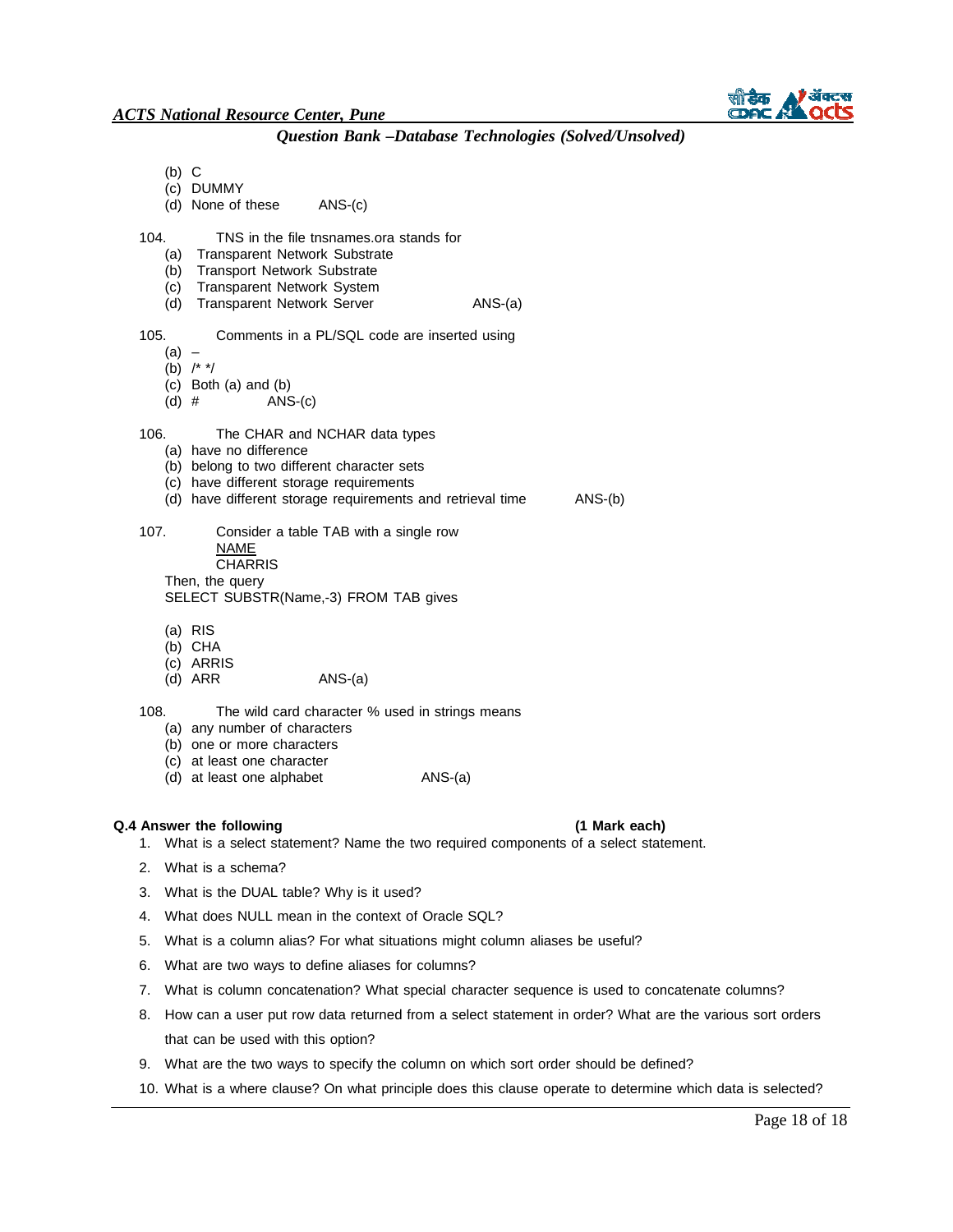

- 11. Identify some of the character, number, and date functions available in SQL. What are two functions that allow you to transform column values regardless of the datatype?
- 12. What are other types of functions that perform operations on columns of specific datatypes?
- 13. What is the purpose of the nvl( ) function? What datatypes does it accept? What is the purpose of a decode( ) statement? What datatypes does it accept?
- 14. Name some character functions? Can two functions be combined? Why or why not?
- 15. Name some single-value number functions. What types of applications are these functions typically used in?
- 16. What function is used to determine the size in bytes of a given value or column?
- 17. Which date functions return information in the DATE datatype? Which one returns information in a datatype other than DATE?
- 18. How are dates stored in Oracle?
- 19. Identify some conversion functions. Which conversion functions are commonly used?
- 20. What is a table join? How is a table join produced?
- 21. How does an outer join remedy the situation where a lack of corresponding values in the shared column of two tables causes rows from neither table to be selected? What is the special character used to denote outer joins?
- 22. What is a self join? How might a self join be used?
- 23. How are group functions incorporated into select statements? How many rows of output can usually be expected from a query using a group function?
- 24. What is ROWID? Is ROWID stored in a table?
- 25. How is the group by clause of a select statement used? (With Example)
- 26. Identify some situations where statements containing the group by clause return errors.
- 27. What is the having clause, and what function does it serve?
- 28. How can the user specify values to fulfill having criteria without actually knowing what the values themselves are?
- 29. What is a subquery? When might a user want to incorporate a subquery into a database select statement?
- 30. What are some situations where a where clause may be sufficient in place of a subquery?
- 31. What is variable scope? What is a local variable? What is a global variable?
- 32. What is the distinct keyword, and how is it used?
- 33. Can you use the order by clause within select statements with subqueries? Why or why not?
- 34. What special character is used to specify a runtime variable? How does Oracle prompt for runtime variable change?
- 35. What are three types of data relationships?
- 36. What is functional dependency?
- 37. What is required of two tables in order for the tables to be related?
- 38. What is a relational database model?
- 39. What are the components of a relational database? How are they used?
- 40. What is an entity-relationship diagram and how is it read?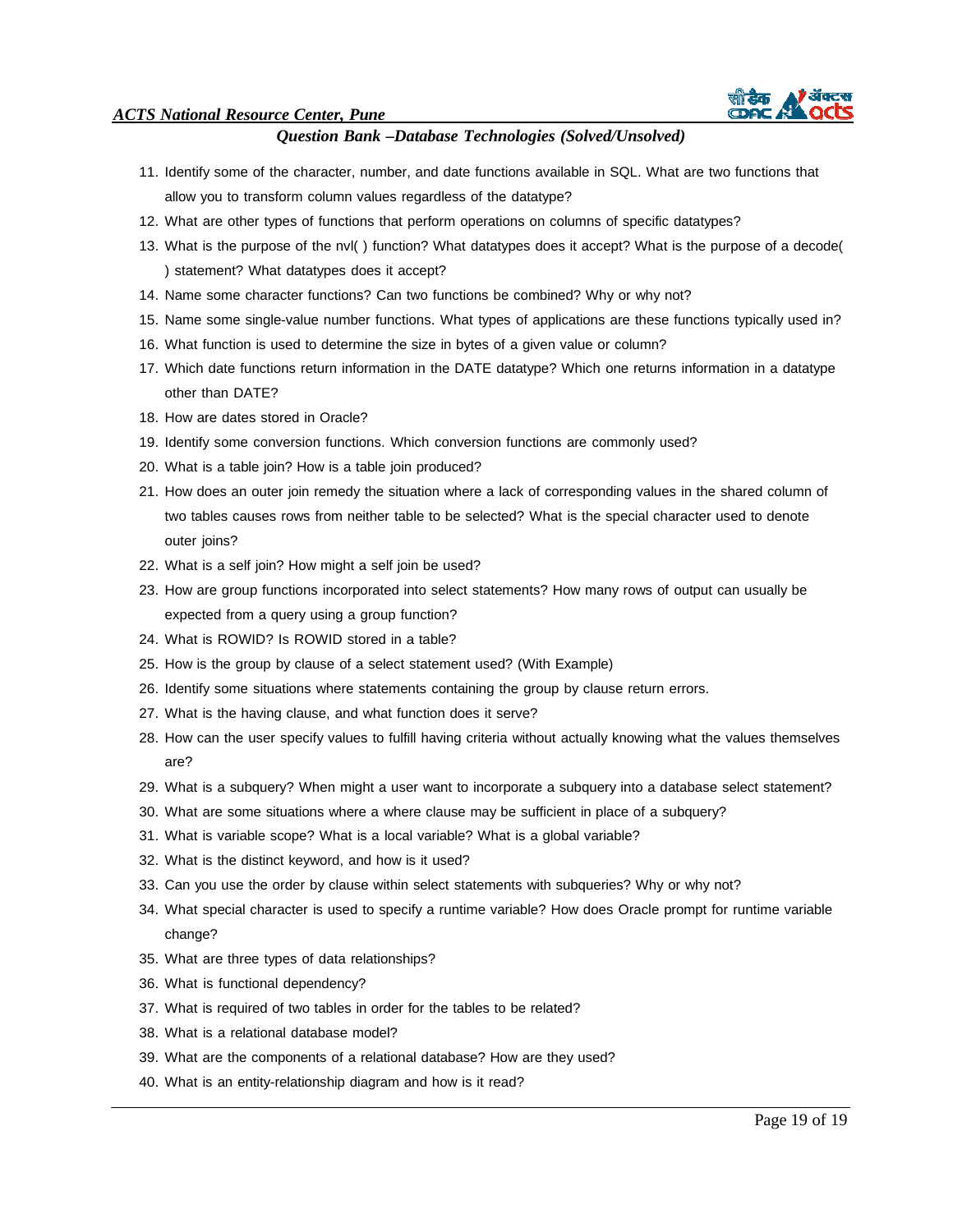

# *Question Bank –Database Technologies (Solved/Unsolved)*

- 41. What is a logical data model? Identify some methods used to translate an entity-relationship diagram into a data model.
- 42. What command is used to create tables?
- 43. What is an integrity constraint? What are the five types of integrity constraints?
- 44. Describe some table naming conventions.
- 45. What should be included in the name of a table that has a referential integrity constraint with another table, in which the table referring to the other table is the child table?
- 46. Which datatypes are introduced for Oracle8 ?
- 47. What are some of the differences between the CHAR and the VARCHAR2 datatype?
- 48. How is data stored in the DATE datatype? What is the ROWID datatype?
- 49. How can a table be created with data already populated in it?
- 50. What is the data dictionary?
- 51. When can a user not change data in a table?
- 52. What statement is used to remove data from an Oracle table? What clauses in this statement are mandatory?
- 53. What statement is used to change the definition of a table?
- 54. What process is used to change a NULLable column to one with a NOT NULL constraint?
- 55. What are some of the rules and guidelines for changing column definitions?
- 56. What are some of the ways integrity constraints can be changed on a table?
- 57. What are some rules that must be adhered to for modification of each type of constraint?
- 58. What are two options for deleting data from a table?
- 59. Is truncating a table part of DML or DDL? Explain.
- 60. How is a database object name changed? What are some of the effects of renaming a table?
- 61. What is another way to duplicate the effect of renaming a table?
- 62. How can table remarks be entered and where are they stored?
- 63. How can you reference comments on a database object?
- 64. What is a sequence? What are some ways a sequence can be used?
- 65. What are CURRVAL and NEXTVAL? What happens to CURRVAL when NEXTVAL is selected?
- 66. What statement is used for creating a sequence?
- 67. What are the options used for sequence creation?
- 68. What statement is used to modify a sequence definition?
- 69. When do changes to a sequence take effect?
- 70. What are the effects of dropping a sequence?
- 71. What are two reasons for using views?
- 72. What is a simple view? How does it differ from a complex view?
- 73. What statement is used to alter the definition of a view?
- 74. Identify two reasons for using indexes.

#### **Q.5 Answer the following (2 Marks each)**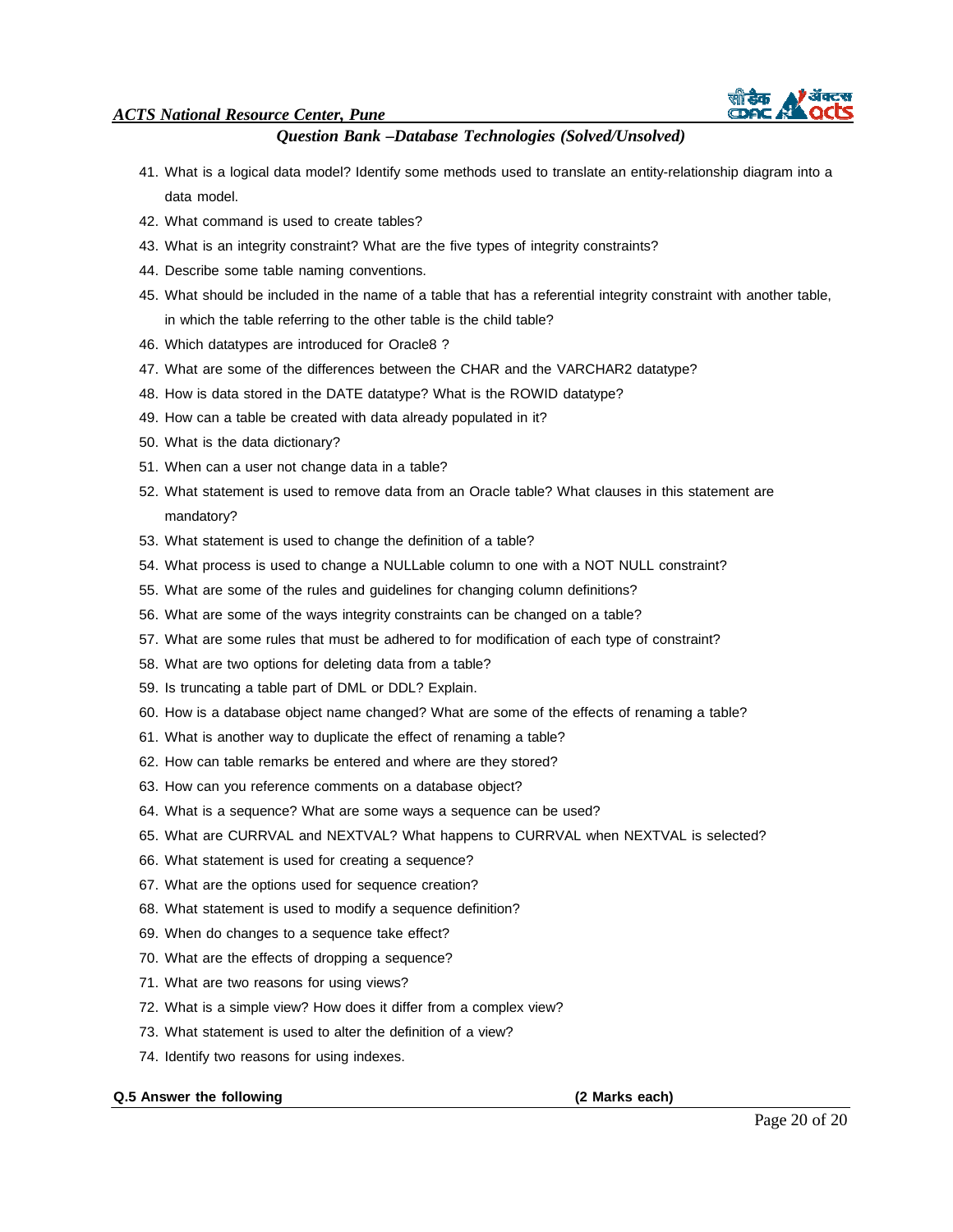

- 1. What is a Transaction in Oracle
- 2. What is SGA?
- 3. What is PGA?
- 4. What is Database Buffer Cache
- 5. What are Redo Log Files?
- 6. What are procedures?
- 7. What are Packages?
- 8. How do u implement the If statement in the Select Statement
- 9. What are snapshots?
- 10. What are different types of views?
- 11. What are the OOPS concepts in Oracle?
- 12. What are the Pct Free and Pct Used?
- 13. What is a 2 Phase Commit?
- 14. What is the difference between deleting and truncating of tables?
- 15. What are mutating tables?
- 16. What is the Difference between a post query and a pre query?
- 17. Can U disable database trigger? How?
- 18. What is clustered index?
- 19. What are the datatypes supported by oracle (INTERNAL)?
- 20. What are the advantages of normalization of data?
- 21. What is a sequence? How is it activated? Give one use
- 22. What is the purpose of having an Execution section in a Package Body?
- 23. What is the advantage of using stored procedures?
- 24. What is the difference between nested query and co-related query?
- 25. Explain different types of views
- 26. Explain cursors? What are reference cursors?
- 27. What are some advantages of using PL/SQL to access the database?
- 28. Where is PL/SQL compiled and stored?
- 29. Name some benefits to accessing the Oracle database with PL/SQL.
- 30. What are the three parts of a PL/SQL code block? Name four different types of code blocks in Oracle. What are some program constructs available in PL/SQL?
- 31. What is the difference between a named and an anonymous code block?
- 32. Identify some of the database and nondatabase datatypes in PL/SQL that can be used.
- 33. How can you declare PL/SQL variables without explicitly identifying the datatype? How do you declare a variable with an initialized value?
- 34. How do you declare a constant? Why might you use a constant?
- 35. Where can a variable be assigned a value?
- 36. What is the assignment operator? How does it differ from the equality operator?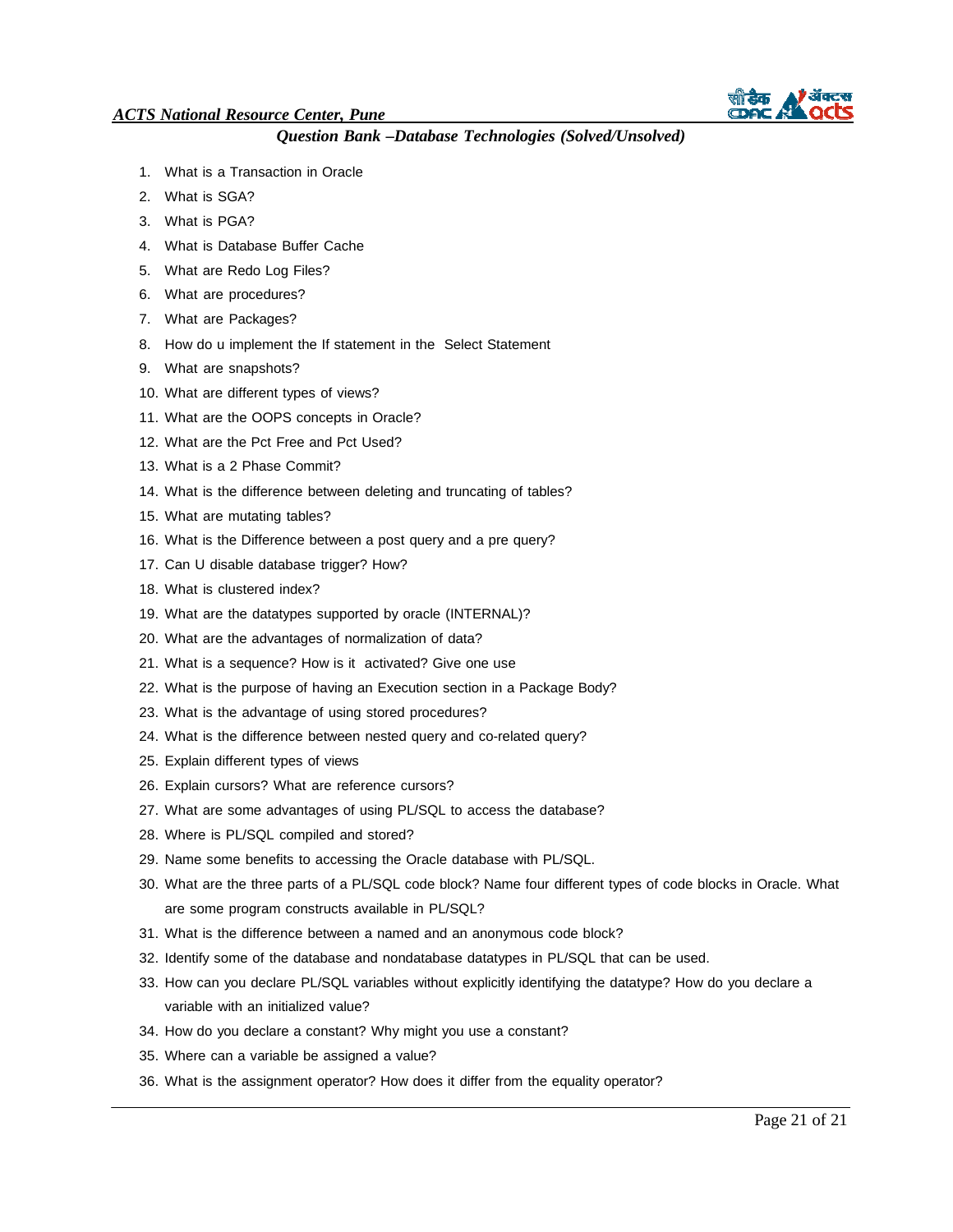

- 37. What special characters are required for using data manipulation statements in PL/SQL?
- 38. Explain how Oracle assigns values to elements in a record.
- 39. What value can implicit cursor attributes serve in PL/SQL code?
- 40. What are some of the implicit cursor attributes a developer can use in PL/SQL?
- 41. How is nested conditional statement processing handled?
- 42. What are three different types of loops? What is an exit when statement? What is a loop counter, and for which type of loop is it most commonly used? Which type of loop doesn't require an explicit exit statement?
- 43. What is an implicit cursor and what is the syntax for creating one?
- 44. What is an explicit cursor? Why might a developer use an explicit cursor rather than an implicit one?
- 45. What is the syntax for creating an explicit cursor?
- 46. What must be done in order to make a cursor exist in memory?
- 47. What step must be accomplished to put data in a cursor?
- 48. How is data retrieved from a cursor?
- 49. What value does passing parameters to a cursor provide?
- 50. How can a cursor be defined to accept parameters?
- 51. What steps in cursor loop handling does a cursor for loop handle implicitly?
- 52. How is the exit condition defined for a cursor for loop?
- 53. What is a user-defined error? Where must code be defined in order to create a user-defined exception?
- 54. What is the others exception, and how is it used?
- 55. What syntax is used to create procedures in PL/SQL? What is the difference between is and as?
- 56. In what area of a named procedure is variable declaration handled?
- 57. What are the three ways PL/SQL will move parameters back and forth between program units?
- 58. Explain how each parameter passing method works in PL/SQL.
- 59. What syntax is used to create functions in PL/SQL?
- 60. What parameter passing type is not allowed in functions that is allowed in procedures?
- 61. What is a functions "purity level" and what are the conditions for meeting that purity level? If that level is met, can you call the function from a SQL statement? Why or why not?
- 62. What command is used to run a stored procedure from the SQL prompt in SQL\*Plus? What error occurs when the procedure name is entered without this command?
- 63. How are functions called using SQL\*Plus? How do you pass parameters out of order from how the function or procedure defines them?
- 64. Identify some Oracle-defined exceptions. When are Oracle-defined exceptions raised?
- 65. Where is PL/SQL execution control passed if an unhandled exception is raised?
- 66. What is the others exceptions handler, and how is it used?
- 67. In what parts of a PL/SQL block must code appear supporting a user-defined exception? How is a userdefined exception raised?
- 68. Does the others exception handler support user-defined exceptions? Explain.
- 69. What parameters are passed to the raise application error( ) procedure?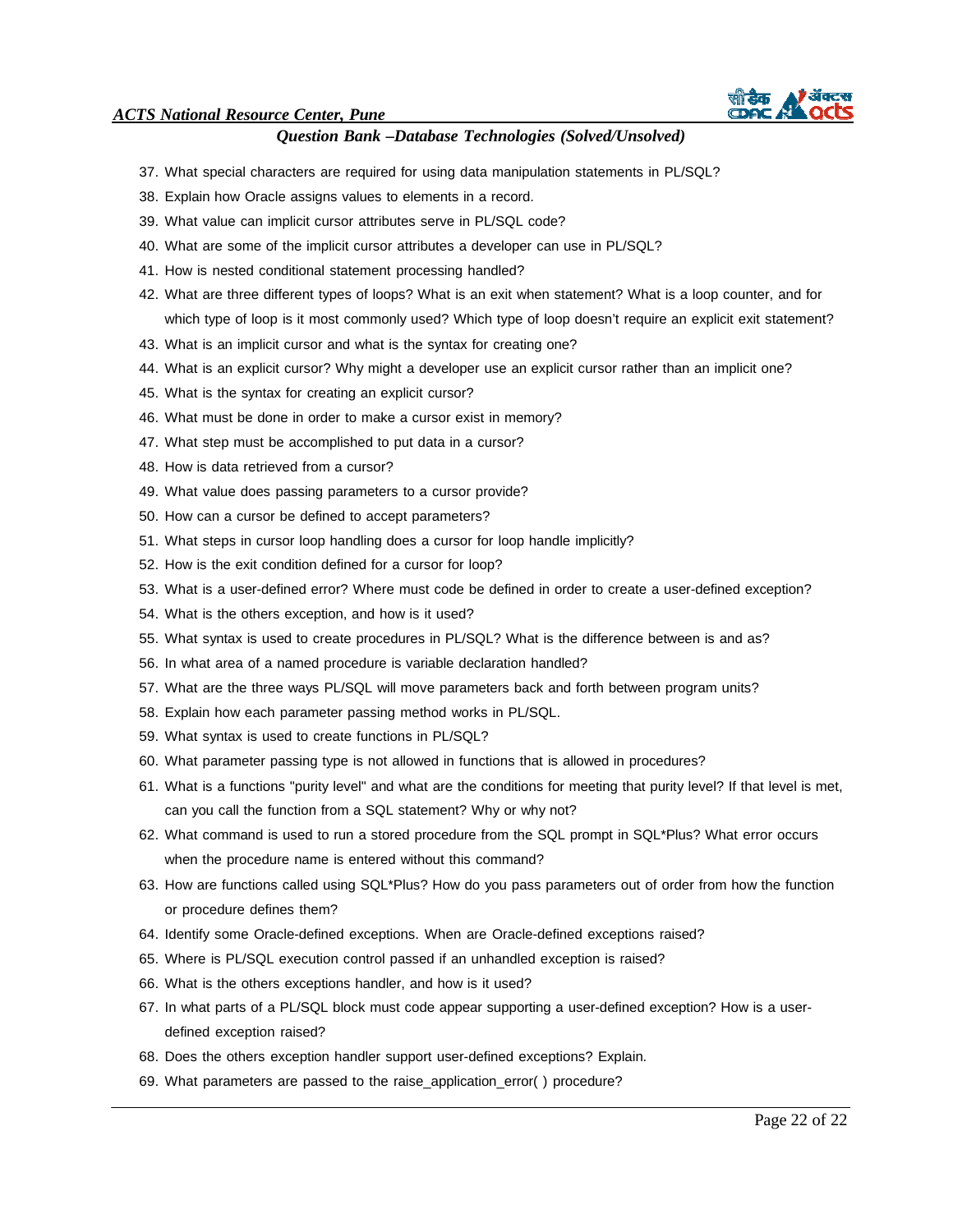### *Question Bank –Database Technologies (Solved/Unsolved)*

- 70. Describe two things that can be identified uniquely by using raise\_application\_error( ).
- 71. Describe how exceptions are reported when the raise\_application\_error( ) procedure is used.
- 72. Dedine a database trigger. What programming language is a trigger developed with?
- 73. Define a stored procedure. Where are database triggers and stored procedures stored?
- 74. How does a database trigger differ from a stored procedure?
- 75. What determines when a trigger will fire with respect to its triggering event?
- 76. What special character must precede a reference to old or new data involved in the row trigger execution?
- 77. With row triggers, is it more efficient to define the trigger to fire before or after the triggering event is complete? Why?
- 78. How many triggers can be attached to a table? What are the different types of triggers you can attach? What datatype issues do you run into with triggers and the LONG datatypes?
- 79. What is a trigger called when it changes data in another table such that another trigger fires? How many times can this happen before Oracle gives an error?
- 80. What is a constraining table? A mutating table? What restrictions are there on row triggers regarding these two situations?

#### **Q.6 Answer the following (3 Marks each)**

- 1. What are Commits, Rollback, SavePoint statements in Oracle
- 2. Explain cursors and its various attributes?
- 3. Explain functions?
- 4. How many Integrity Rules are there and what are they
- 5. What are the Various Master and Detail relationships?
- 6. What are the Various Block Coordination Properties?
- 7. Explain Materialized Views
- 8. What is the difference between candidate key, unique key and primary key.
- 9. Explain in short about Privileges and Grants
- 10. What are pseudo columns? Explain them?
- 11. State any 6 of Codd's Twelve rules for a Relational Database
- 12. Explain the modes of passing parameters to Procedures and Functions
- 13. What are the ways of handling Unnamed Exceptions in PL/SQL. Explain any one.
- 14. Write a short note on Temporary Tables.
- 15. Write a short note on Refreshing Materialized views
- 16. Write a short note on Autonomous transaction
- 17. Write a short note on Normalization
- 18. Write a short note on VARRAYs v/s Nested tables
- 19. What is ROWID? Is ROWID stored in a table?
- 20. What is a subquery? When might a user want to incorporate a subquery into a database select statement?
- 21. What is an integrity constraint? What are the types of integrity constraints?
- 22. What is the data dictionary?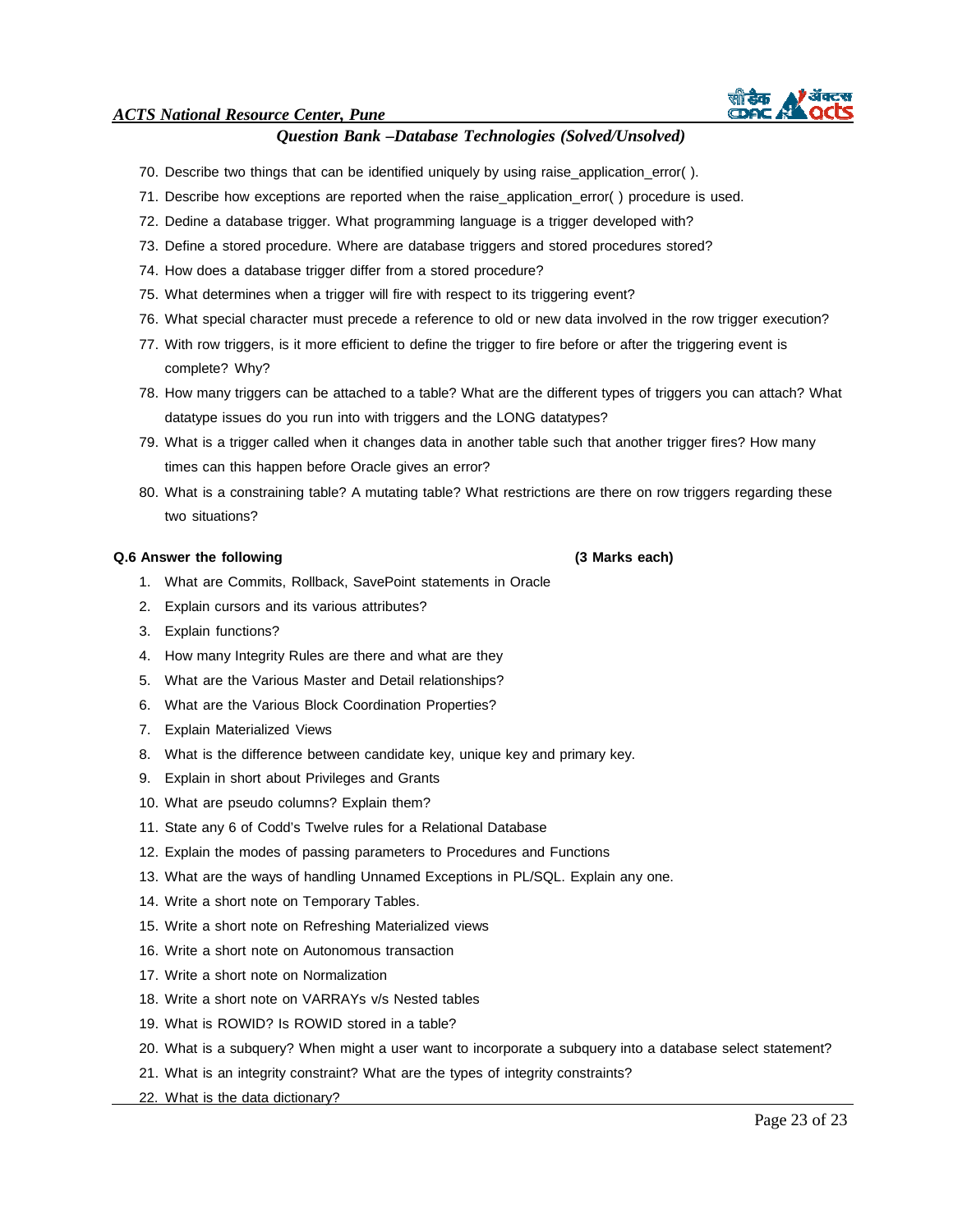

- 23. Consider a table : STUDENT (Name, Marks)
	- Write a query to retrieve 5 top scorers from the above table
- 24. Explain clearly, the differences between Super key, Candidate key, Primary key and alternate key with examples
- 25. Describe in brief, the contents of init.ora, listener.or a, tnsnames.ora and sqlnet.ora files
- 26. Explain E-R Model, its drawbacks and remedies
- 27. What is the criteria for a DBMS to be called a full fledged RDBMS
- 28. Explain any 5 Codd's rules and explain how Oracle follows them
- 29. Enumerate the differences between Network, Hierarchical and Relational data models giving examples of each.
- 30. Explain the differences between "WITH GANT OPTION" and "WITH ADMIN OPTION" clauses
- 31. Enlist the functions of an Oracle DBA
- 32. Define cursor and describe its types giving examples
- 33. Can a SELECT query be used to lock rows of a table? If yes, explain how the system can be prevented from going into a no-operation mode.
- 34. Explain the various steps to be taken for processing an explicit cursor
- 35. What are the various cursor attributes? Explain them
- 36. What is a trigger? Explain different types of triggers available in Oracle 8i.
- 37. Explain clearly, the difference between CHAR, VARCHAR, NCHAR, NVARCHAR & VARCHAR2 datatypes
- 38. Write a trigger that prevents a user from inserting, deleting & updating a table.
- 39. What are the different events for which a trigger can be written in Oracle 8 and in Oracle 8i
- 40. Describe the basic structure of a PL/SQL program
- 41. Enlist and explain the implicit variables available to a trigger with an example. Are these also available in a table level trigger?
- 42. Explain how exceptions can be handled in a PL/SQL block
- 43. What are the standard exceptions occurring in Oracle? Explain with reasons
- 44. What are the reference datatypes available in Oracle? Explain
- 45. What implicit variables are used to access the information about the errors occurring in Oracle?
- 46. Explain the process by which a user-defined name can be given to a predefined exception.
- 47. Explain the difference between natural join, inner join, self join, outer join and
- 48. Equi joins.
- 49. Describe in brief, the various control structures available in PL/SQL
- 50. What is the difference between disabling and dropping a trigger and how is it done?
- 51. What is RAISE\_APPLICATION\_ERROR? When and how is it used?
- 52. How are exceptions explicitly generated and caught in a PL/SQL program?Explain
- 53. Write a trigger to count the number of logins of a particular user in a day.
- 54. What is a view? How is it different from a table?
- 55. What are the conditions for a view to be updateable?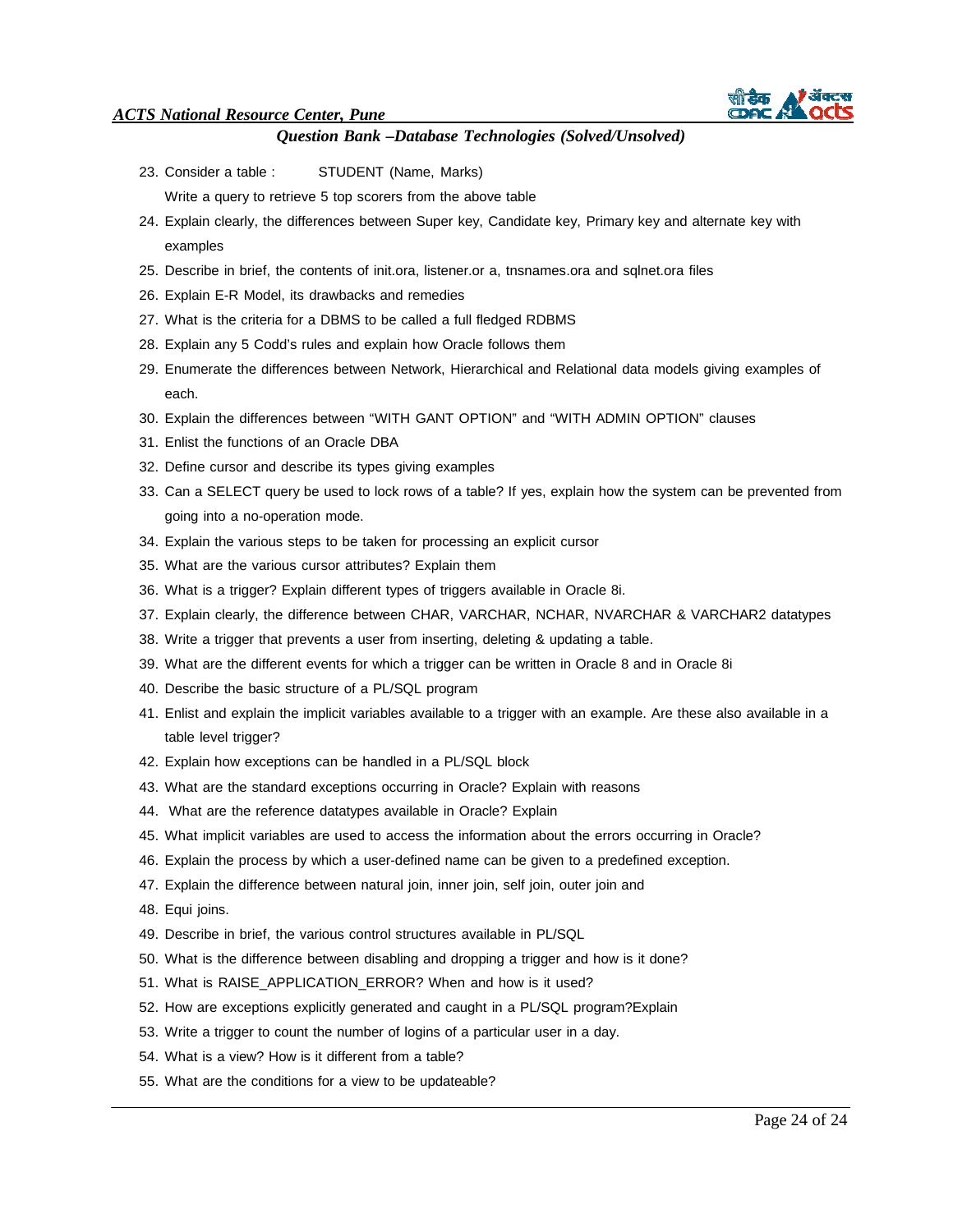

- 56. What are the advantages of a view? Is a view really stored?
- 57. What is de-normalization? When and why is it used?
- 58. What is a key-preserved and a non key-preserved table? In what context are they used? Explain with example.
- 59. What are INSTEAD OF triggers? When are they used?
- 60. What are the various types of triggers that can be applied to a view?
- 61. What are named and unnamed (anonymous) PL/SQL blocks? Why are they called so?
- 62. What are the different stored subprograms available in Oracle? Explain the scenario when each is used.
- 63. What are the differences between a procedure, function & a package?
- 64. What are the various types of parameters that can be passed to stored procedure? Explain when each is used.
- 65. Write the complete syntax of any 2 of the following ---
- 66. Procedure, Function and Package
- 67. Explain how the service name of an Oracle Server (for eg ORCL) is resolved when used by its users.
- 68. Where are the tables and other user objects stored in Oracle? Explain
- 69. What is a datafile? What does it contain & where is it stored?
- 70. Why is Oracle called an Object-Relational database? Explain
- 71. What are the datatypes for storing large objects in Oracle 8i? How are the images, audio, videos stored?
- 72. What are correlated queries? Explain their application with examples
- 73. Consider a table EMPLOYEE (Empname, Deptname)
- 74. Write a query to find first 2 highly populated departments.
- 75. Considering above table, find departments with more than 10 employees

#### **Q.7 Answer the following (5 Marks each)**

- 1. What are the background processes in Oracle and what are they?
- 2. Write short notes on Physical Storage of the Data
- 3. What are Codd Rules
- 4. Explain Normalisation and its various forms.
- **5.** Write the necessary select statements based on tables below:

| <b>Supplier</b> | <b>Parts</b>  | <b>Orders</b>                  |
|-----------------|---------------|--------------------------------|
| Scode (P Key)   | Pcode (P Key) | <b>OrderNo</b>                 |
| <b>Sname</b>    | <b>Pname</b>  | Scode (Foreign key -references |
| <b>Status</b>   | <b>Colour</b> | Scode of supplier)             |
| City            | City          | Pcode (Foreign key -references |
|                 | Qty in hand   | Pcode of parts)                |
|                 | Reorder level | <b>Qtysupplied</b>             |
|                 | Weight        | Orderdate                      |
|                 |               | <b>Supplydate</b>              |

- a) Display the names of suppliers who have sold the maximum overall quantity.
- b) Get suppliers supplying atleast one part supplied by Supplier S2
- c) Get all suppliers not supplying Nuts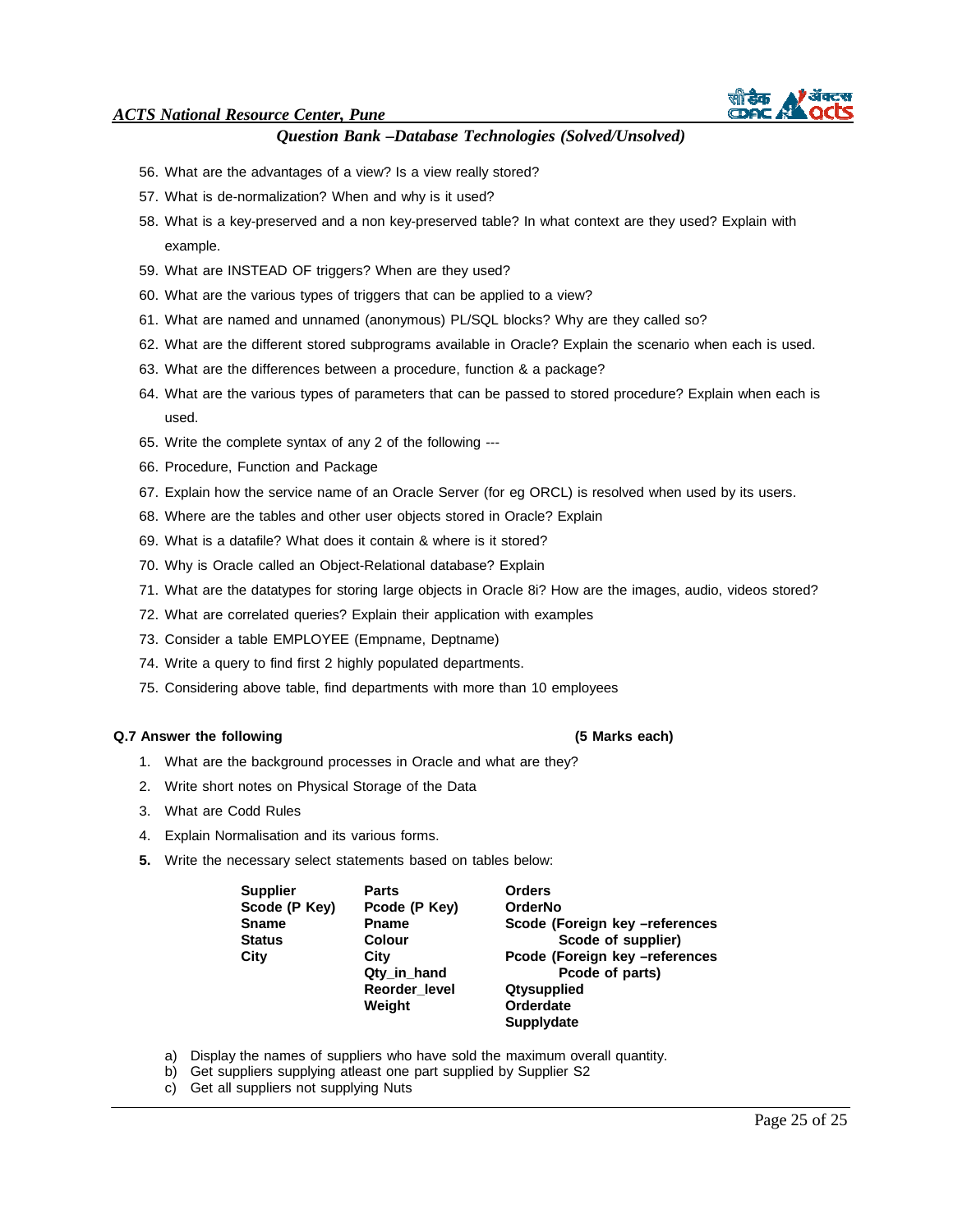

# *Question Bank –Database Technologies (Solved/Unsolved)*

- d) For each part supplied get partno and names of cities supplying that part.
- e) Find out the total quantity supplied by each supplier.
- 6. What are Tablespaces? Explain in detail with datafiles
- 7. Explain various background processes
- 8. What are the parts of a PL/SQL code block? Name different types of code blocks in Oracle. What are some program constructs available in PL/SQL?
- 9. How can you declare PL/SQL variables without explicitly identifying the datatype?
- 10. How does a database trigger differ from a stored procedure?
- 11. Write a short note on the various standard table spaces in Oracle
- 12. Explain the Oracle Server Architecture
- 13. What are the various modes of operation of an Oracle Server? How do they differ?
- 14. What are the various database support processes in Oracle 8i?xExplain
- 15. Explain the following functions with examples---

INSTR RPAD SOUNDEX TRANSLATE DECODE

- 16. Explain GROUP BY and HAVING clauses with example. Explain the scenario where these are used.
- 17. Describe following clauses in context of an SQL query ----
	- UNION INTERSECT MINUS
- 18. Explain those Codd's rules that are completely followed by the Oracle 8i database
- 19. Explain the various DDL, DML and DCL statements with respect to the Oracle database
- 20. Explain the various types of constraints in a DBMS giving example of each.
- 21. What is a Database Management system? Explain its need and enumerate its advantages with examples
- 22. What is Normalization? Why is it done? Explain its advantages and disadvantages.
- 23. Write a note on any 2 of the following –
- 4NF, 5NF, BCNF
- 24. What are sequences? Explain with example giving the scenario where they are used.
- 25. What are the differences between a Database Manager and a DBA? Can there be more than one DBA for an Oracle database?
- 26. Describe any 5 DATE manipulation functions in Oracle 8i.
- 27. Enumerate and explain any 5 data dictionary tables in Oracle 8i.
- 28. How does Oracle internally store DATE values? What is the default DATE format and how it can be changed?
- 29. Write an Oracle trigger such that nobody should be allowed to alter any of your tables.
- 30. Write a note on Oracle stored procedures. How are they different from PL/SQL programs created at the client side?
- 31. What are the default users created with Oracle database? Explain their functions and responsibilities
- 32. What are the various phases a query goes through after it is submitted and before the result is displayed?
- 33. Describe various Oracle functions that are not in standard ANSI SQL specifications How are these functions substituted when the system using these is ported to some other DBMS?
- 34. What are the various parts of a ROWID? What do they signify?